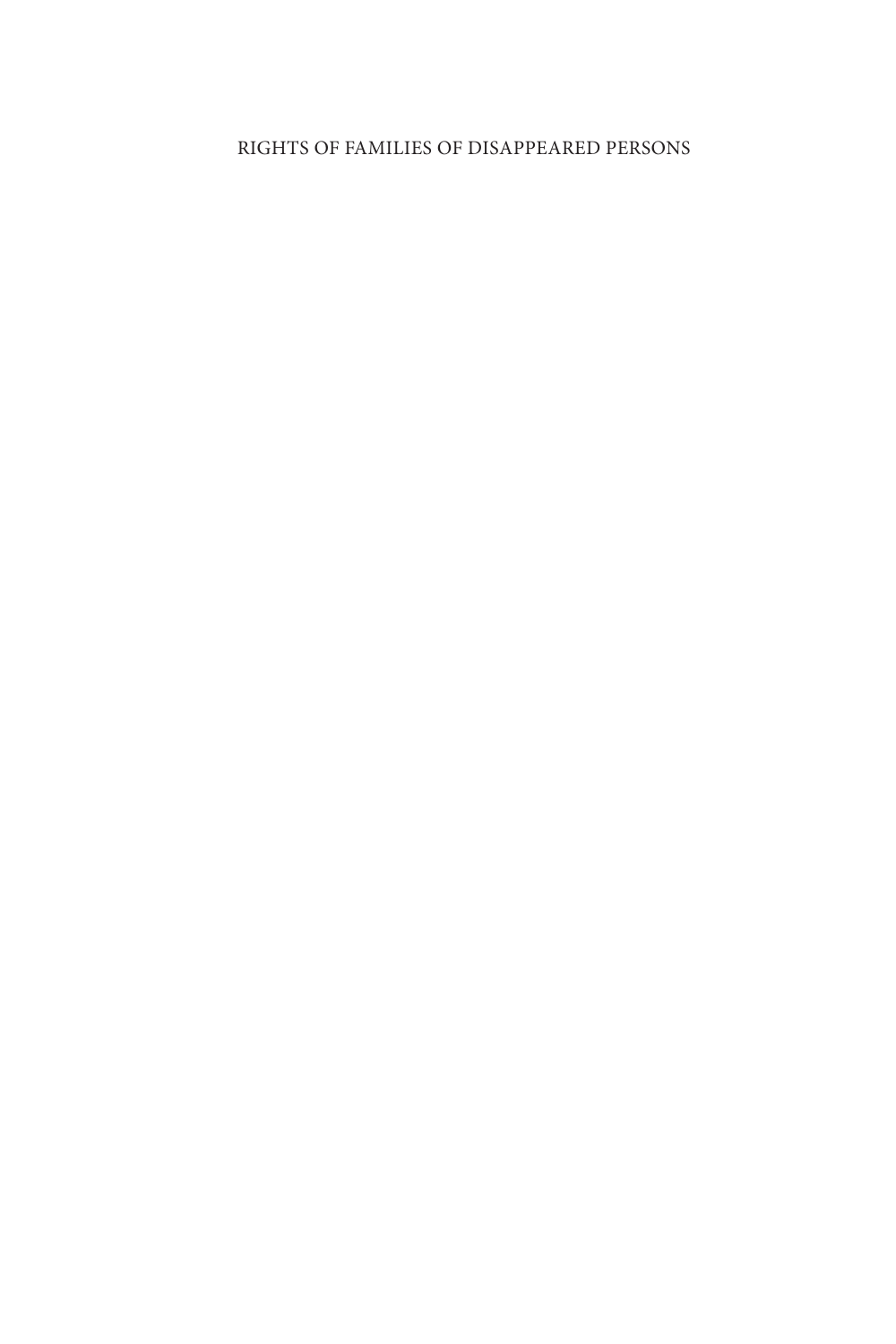#### SERIES ON TRANSITIONAL JUSTICE

The Series on *Transitional Justice* offers a platform for high-quality research within the rapidly growing field of transitional justice. The research is, of necessity inter-disciplinary in nature, drawing from disciplines such as law, political science, history, sociology, criminology, anthropology and psychology, as well as from various specialised fields of study such as human rights, victimology and peace studies. Furthermore, the research is international in outlook, drawing on the knowledge and experience of academics and other specialists in many different regions of the world.

The series is aimed at a variety of audiences who are either working or interested in fields such as crime and justice; human rights; humanitarian law and human security; conflict resolution and peace building. These audiences include academics, researchers, students, policy makers, practitioners, non-governmental organisations and the media.

 All books published within the series are subject to a double-blind peer review by recognised authorities in the field.

#### The General Editors of the Series are:

- Prof. Stephan Parmentier (Catholic University of Leuven, Belgium)
- Prof. Jeremy Sarkin (NOVA University of Lisbon, Portugal)
- Dr. Mina Rauschenbach (Université de Lausanne and University of Leuven)

The general editors receive support from an Advisory Board, consisting of internationally renowned academics and practitioners.

#### **Published titles within this Series:**

- 11. Ilse Derluyn, Cindy Mels, Stephan Parmentier and Wouter Vandenhole (eds.), *Re-Member.*  Rehabilitation, Reintegration and Reconciliation of War-Affected Children (2012), 97894-000-0027-4
- 12. Anne-Marie de Brouwer, Charlotte Ku, Renée Römkens and Larissa van den Herik (eds.), *Sexual Violence as an International Crime: Interdisciplinary Approaches* (2012), 978-1-78068-002-6
- 13. Estelle Zinsstag and Martha Albertson Fineman (eds.), *Feminist Perspectives on Transitional Justice: From International and Criminal to Alternative Forms of Justice* (2013), 978-1-78068-142-9
- 14. Josep M. Tamarit Sumalla, *Historical Memory and Criminal Justice in Spain. A Case of Late Transitional Justice* (2013), 978-1-78068-143-6
- 15. Catherine Jenkins (ed.), Max du Plessis (ed.), *Law, Nation building and Transformation*  The South African experience in perspective (2014), 978-1-78068-184-9
- 16. Susanne Buckley-Zistel and Stefanie Schäfer (eds.), *Memorials in Times of Transition* (2014), 978-1-78068-211-2
- 17. Nico Wouters (ed.), *Transitional Justice and Memory in Europe (1945–2013)* , *978-1-78068-214-3*
- 18. Agata Fijalkowski and Raluca Grosescu (eds.), *Transitional Criminal Justice in Post-Dictatorial and Post-Confl ict Societies* , 978-1-78068-260-0
- 19. S. Elizabeth Bird and Fraser M. Ottanelli (eds.), *The Performance of Memory as Transitional Justice* 978-1-78068-262-4
- 20. Bo Viktor Nylund, *Child Soldiers and Transitional Justice* , 978-1-78068-394-2
- 21. Peter Malcontent (ed.), *Facing the Past: Amending Historical Injustices through Instruments of Transitional Justice* , 978-1-78068-403-1
- 22. Francesca Capone, *Reparations for Child Victims of Armed Conflict: State of the Field and Current Challenges* , 978-1-78068-438-3
- 23. Cheryl S. White, *Bridging Divides in Transitional Justice: The Extraordinary Chambers in the Courts of Cambodia* , 978-1-78068-440-6
- 24. Jeremy Sarkin (ed.), *The Global Impact and Legacy of Truth Commissions*, 978-1-78068-794-0
- 25. Camila de Gamboa Tapias and Bert van Roermund (eds.), *Just Memories: Remembrance and*  Restoration in the Aftermath of Political Violence, 978-1-78068-908-1

#### **For previous volumes in the series, please visit http://tj.intersentia.com**

SERIES ON TRANSITIONAL JUSTICE, Volume 26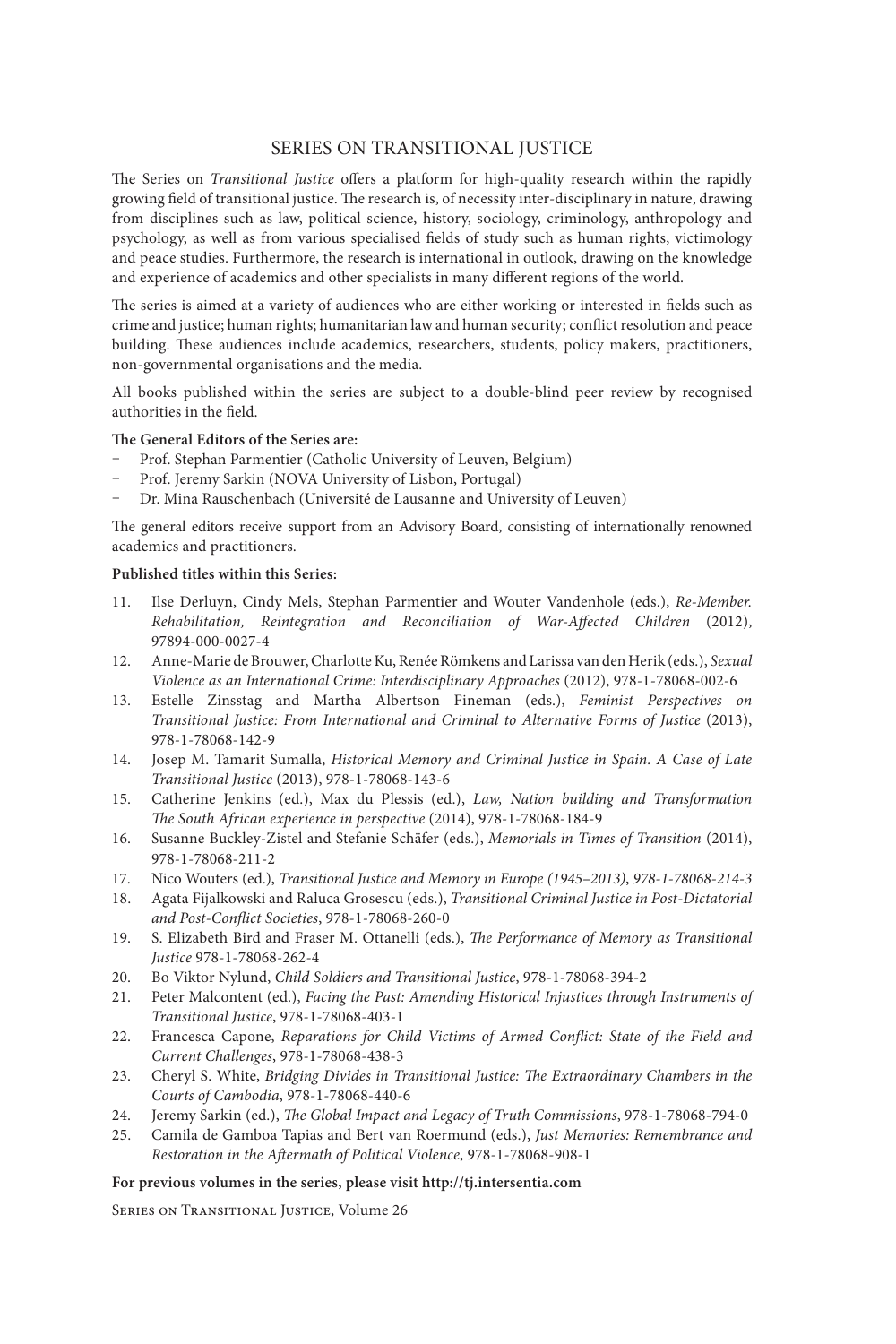# RIGHTS OF FAMILIES OF DISAPPEARED PERSONS

How International Bodies Address the Needs of Families of Disappeared Persons in Europe

Grażyna BARANOWSKA

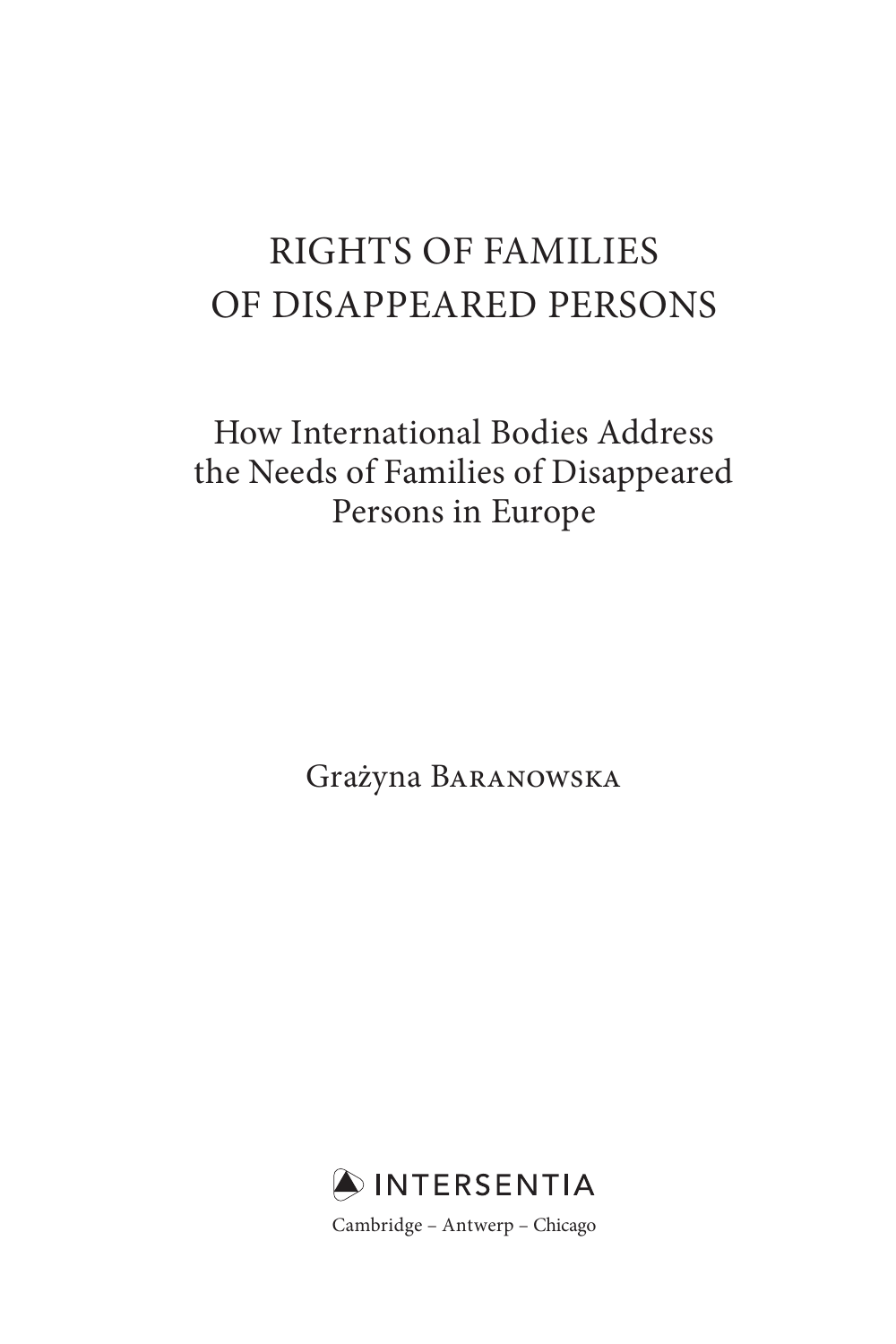Intersentia Ltd 8 Wellington Mews Wellington Street | Cambridge CB1 1HW | United Kingdom Tel: +44 1223 736 170 Email: mail@intersentia.co.uk www.intersentia.com | www.intersentia.co.uk

*Distribution for the UK and Rest of the World (incl. Eastern Europe)* NBN International 1 Deltic Avenue, Rooksley Milton Keynes MK13 8LD United Kingdom Tel: +44 1752 202 301 | Fax: +44 1752 202 331 Email: orders@nbninternational.com

*Distribution for Europe* Lefebvre Sarrut Belgium NV Hoogstraat 139/6 1000 Brussels Belgium Tel: +32 (0)800 39 067 Email: mail@intersentia.be

*Distribution for the USA and Canada* Independent Publishers Group Order Department 814 North Franklin Street Chicago, IL 60610 USA Tel: +1 800 888 4741 (toll free) | Fax: +1 312 337 5985 Email: orders@ipgbook.com

#### Rights of Families of Disappeared Persons. How International Bodies Address the Needs of Families of Disappeared Persons in Europe © Grażyna Baranowska 2021

The author has asserted the right under the Copyright, Designs and Patents Act 1988, to be identified as author of this work.

 No part of this book may be reproduced, stored in a retrieval system, or transmitted, in any form, or by any means, without prior written permission from Intersentia, or as expressly permitted by law or under the terms agreed with the appropriate reprographic rights organisation. Enquiries concerning reproduction which may not be covered by the above should be addressed to Intersentia at the address above.

 Artwork on cover: Author Jan Jordaan, title 'Hurt', medium Linocut, 1999. From the Universal Declaration of Human Rights – International Print Portfolio, Article 5, published by Art for Humanity, South Africa, 1999.

 ISBN 978-1-83970-137-5 D/2021/7849/46 NUR 828



 British Library Cataloguing in Publication Data. A catalogue record for this book is available from the British Library.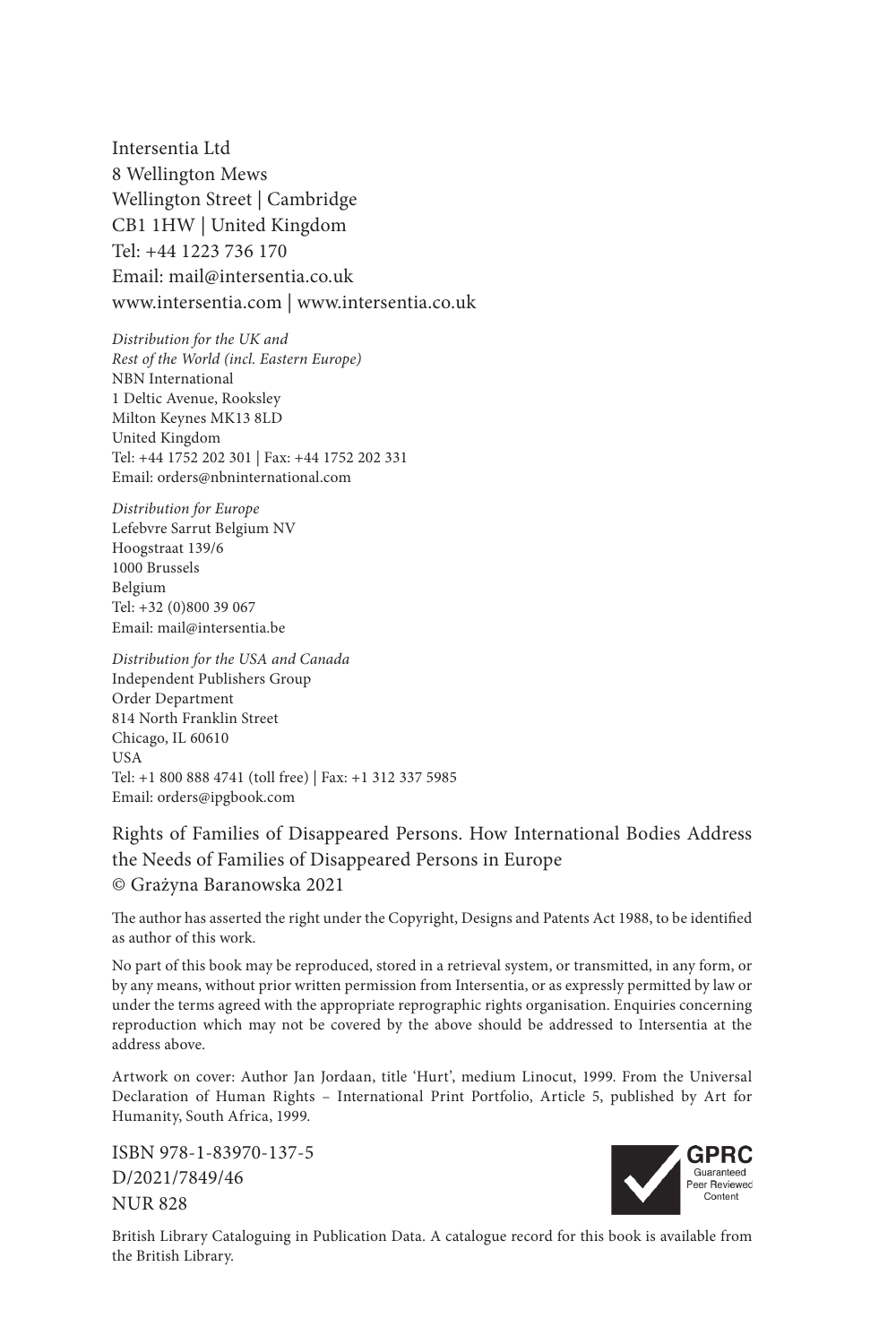## **ACKNOWLEDGEMENTS \***

This book would not have been possible without the support that I was very fortunate to receive. It reflects many years of academic interest in enforced disappearances, including during the work on my doctoral thesis. I had the incredible privilege to begin my journey by talking with and interviewing persons affected by enforced disappearances in Turkey (Istanbul and Diyarbakir) and Cyprus in 2012. I continue to be inspired by their stories, experience, and hospitality, as well as remain in admiration of the brave and wise lawyers, who brought their cases to domestic and international courts.

 I want to begin by expressing my gratitude to the supervisor of my doctoral research, Prof. Roman Wieruszewski, who always encouraged me to explore and develop my ideas. Moreover, I am indebted to my thesis co-supervisor, Dr Katarzyna Sękowska-Kozłowska, for her helpful comments and feedback. I am also very grateful for the efforts of the reviewers, Prof. Michał Balcerzak and Prof. Barbara Mikołajczyk.

I received the necessary financial support for the research conducted through projects from the Institute of Law Studies of the Polish Academy of Sciences,<sup>1</sup> the National Science Centre in Poland,<sup>2</sup> and also from the 'Memory Laws in European and Comparative Perspective' project.<sup>3</sup> Moreover, I am most indebted to the Foundation for Polish Science and the Polish Ministry of Science and Higher Education for including me in their grant programs for young scholars.

 I was fortunate to receive feedback from many individuals, whose input, criticism, and support proved invaluable. I would like to especially thank Prof. Ireneusz Kamiński, who was instrumental in my development of the chapter on the European Court of Human Rights. I greatly benefited from his insights as the lawyer in the *Janowiec vs Russia* case in Strasbourg (2013), and in

<sup>\*</sup> Th is book is based on: *Wymuszone Zaginięcia w Europe. Kształtowanie się międzynarodowych standardów zapobiegania i egzekwowania odpowiedzialności państw*, C.H. Beck, Warsaw, 2017; translation: James Hartzell. 1 *Enforced disappearances in Europe* is a research project awarded by Institute of Law Studies of

the Polish Academy of Sciences, 2016–2018. 2 NCN, Preludium, 2013/11/N/HS5/04044, *Enforced disappearance in Europe: Development of* 

*legal standards* 2014-2016; NCN, Sonata, 2019/35/D/HS5/03700 *State obligations with regard to missing and disappeared persons under international law*, 2020–2023.<br><sup>3</sup> 'Memory Laws in European and Comparative Perspective,' or MELA for short

<sup>(</sup> www.melaproject.org ), is a research consortium supported with HERA (Humanities in European Research Area) grant no. 15.094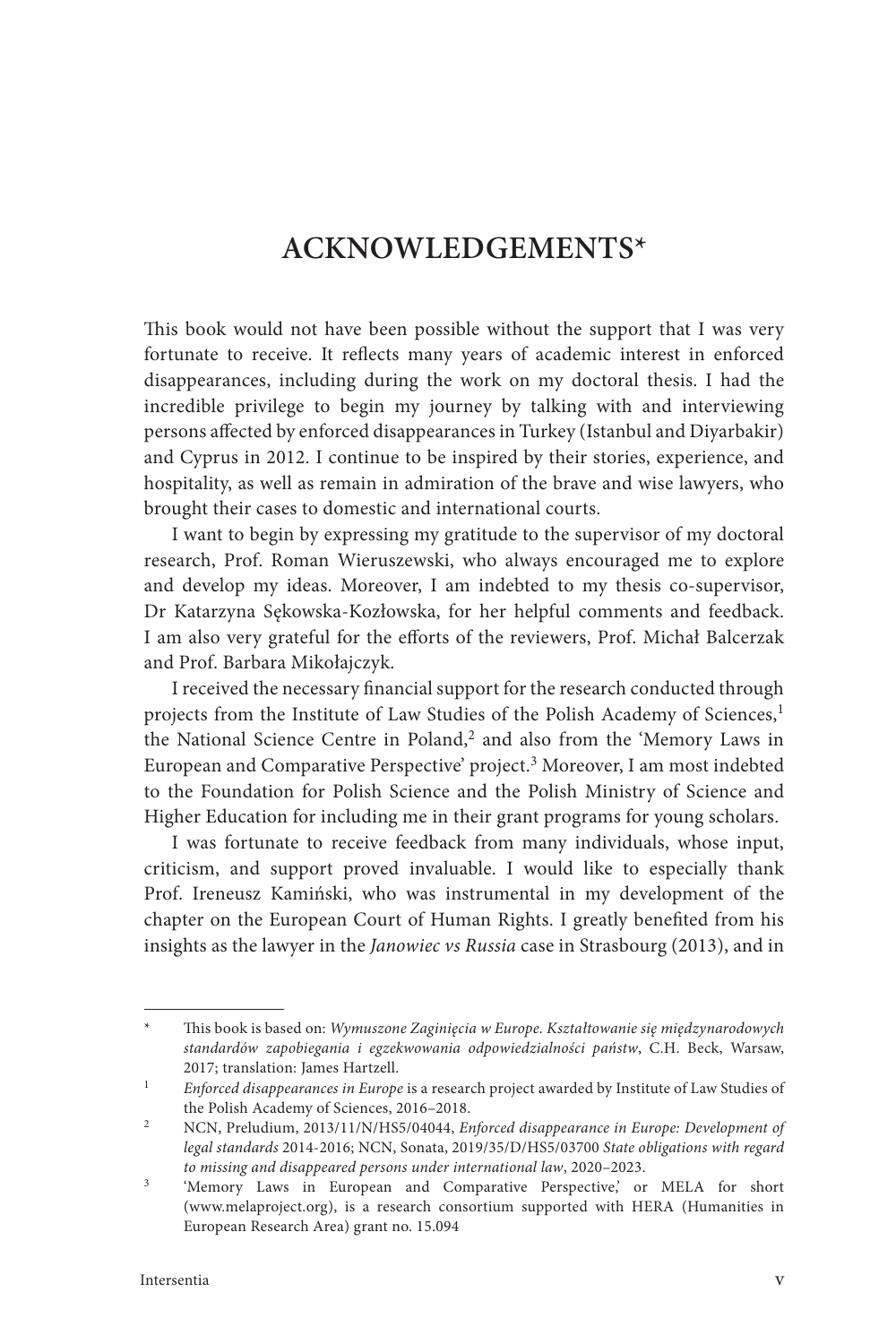#### Acknowledgements

the subsequent communication brought to the UN Human Rights Committee. Moreover, I am indebted to Prof. Manfred Nowak, who shared his experience of dealing with enforced disappearances in Europe, in particular as the UN Expert in charge of the Special Process on Missing Persons or Enforced Disappearances and judge at the Human Rights Chamber for Bosnia and Herzegovina. Thanks to Prof. Ariel Dulitzky, I could observe the meetings of the UN Working Group on Enforced Disappearances in 2014, during his time as Chair-Rapporteur. His knowledge about enforced disappearances in the Inter-American system continues to be invaluable, much like his support. Prof. Jeremy Sarkin has been extremely helpful both as an academic advisor and through sharing insights from his experiences. His support and belief in this book project were among the key factors that made it possible. I would also like to thank Prof. Gabriella Citroni, whose work keeps inspiring me, for her excellent comments that often challenge my assumptions. She remains a role model for her outstanding academic work and involvement in the various issues regarding victims of enforced disappearances.

 Furthermore, the ideas and research on enforced disappearances and missing persons of numerous colleagues inspired my work. In particular, I would like to mention Prof. Olivier de Frouville (University of Paris 2, Panthéon-Assas), Prof. Bernard Duhaime (University of Quebec in Montreal), Prof. Gloria Gaggioli (Geneva Academy of International Humanitarian Law and Human Rights), Prof. Sévane Garibian (University of Geneva), Lene Guercke (KU Lueven), Dr Nasia Hadjigeorgiou (UCLan Cyprus), Dr Rainer Huhle (Nürnberger Menschenrechtszentrum), Mariat Imaeva (Dublin City University), Dr Iosif Kovras (University of Cyprus), Dr Alessandra La Vaccara (International Commission on Missing Persons), and thank them for taking interest in my work.

Moreover, my research benefitted from feedback during the annual conferences of the European Union Studies Association Biennial Conference (Miami 2017), the Association of Human Rights Institutes (Brussel 2017, Potsdam 2019), the Memory Studies Association (Madrid 2019), the International Society of Public Law (Santiago 2019), but also conferences and workshops organised at the Geneva Academy of International Humanitarian Law and Human Rights, the NIOD Institute for War, Holocaust and Genocide Studies, the University of California, Berkeley. Some findings presented in this book were published earlier in several articles, including 'Advances and progress in the obligation to return the remains of missing and forcibly disappeared persons ' (2018) 99 *International Review of the Red Cross*, 'Families of disappeared persons in the jurisprudence of the European Court of Human Rights ' (2018) 5 *European Human Rights Law*  Review, and 'Why Enforced Disappearances are Perpetrated against Groups as State Policy: Overlaps and Interconnections between Disappearances and Genocide ' (2018) 3 *Catolica Law Review* (with Jeremy Sarkin).

I greatly benefited from an encouraging and intellectually stimulating environment while working as a Postdoctoral Researcher in an international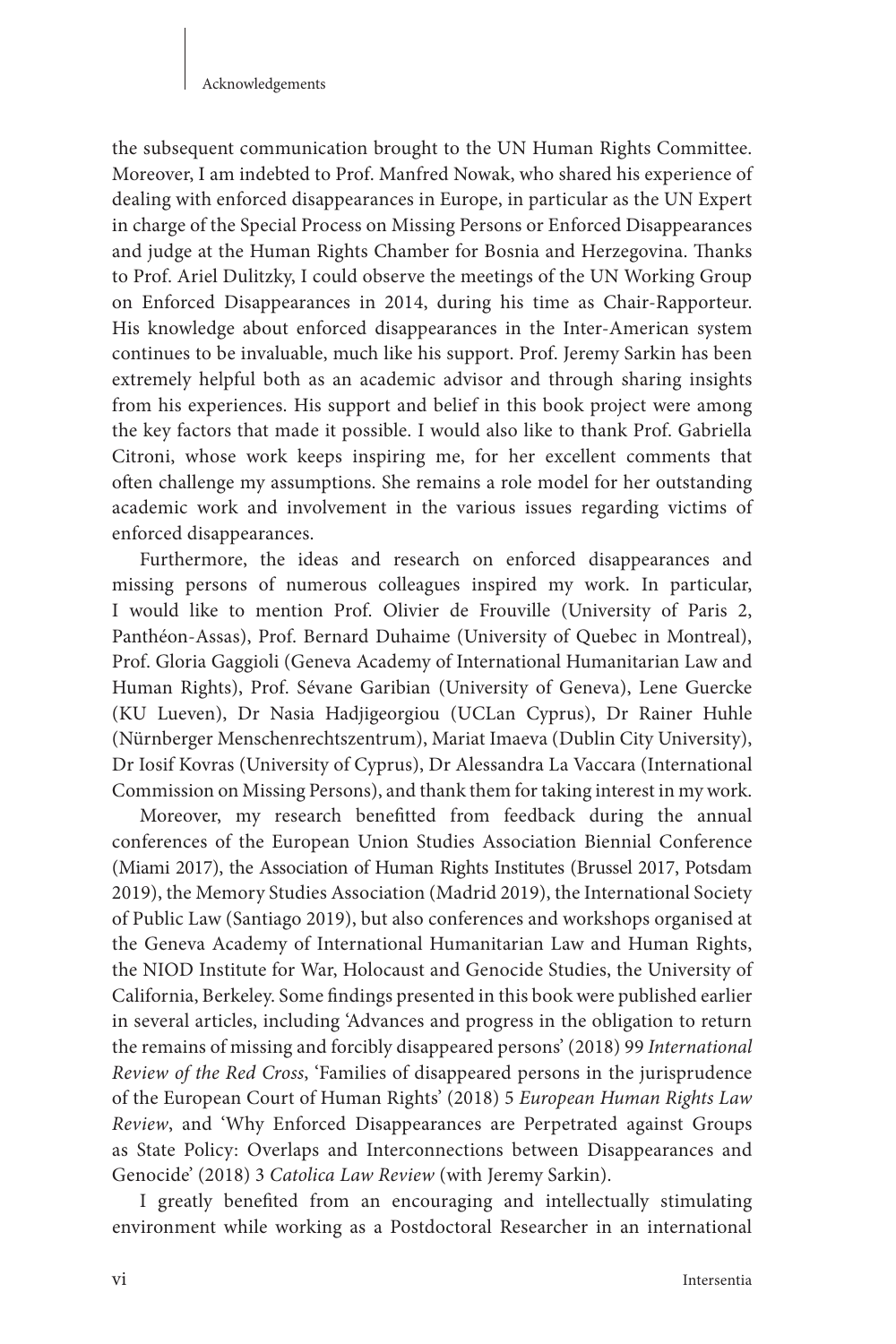research consortium 'Memory Laws in European and Comparative Perspective MELA, established with the Humanities in European Research Area HERA grant no. 15.094, involving the Queen Mary University of London, the University of Bologna, T.M.C. Asser Institute at the University of Amsterdam, and the Polish Academy of Sciences. The scholarship and insight of Prof. Eric Heinze and Prof. Emmanuela Fronza inspired me to take new paths and explore how states deal with the past. It was a privilege to work with Dr Uladzislau Belavusau, whose experienced guidance helped me throughout the project and ever since. I would also like to thank fellow MELA colleagues: Anna Wójcik, Dr León Castellanos-Jankiewicz, Dr Paolo Caroli, Dr Nanor Kebranian, and Dr Marina Bán, with whom I have had many fascinating discussions. I cannot thank Dr Aleksandra Gliszczyńska-Grabias enough, under whose supervision I had the honour and pleasure to work, who has been a mentor for many years, and who has offered me her unconditional support at all steps throughout my career.

 During the last phase of work on this book project, I was fortunate to work as a policy advisor for Barbara Lochbihler in her role as member of the UN Committee for Enforced Disappearances, which gave me further insight into the work of this treaty body. I enjoyed the supportive atmosphere at the German Institute for Human Rights and wish to thank Dr Silke Voß-Kyeck for the great cooperation.

My research greatly benefited from fruitful discussions during seminars at the Poznań Human Rights Centre of the Institute of Law Studies of the Polish Academy of Sciences, which has been my academic home for the last ten years. Working with Prof. Roman Wieruszewski, Dr Lena Kondratiewa-Bryzik, Dr Katarzyna Sękowska-Kozłowska, Dr Aleksandra Gliszczyńska-Grabias, Dr Anna Hernandez-Połczyńska, Dr Łukasz Szoszkiewicz, and Joanna Grygiel has been a great pleasure. I am now looking forward to continuing my academic work on disappeared and missing persons at the Centre for Fundamental Rights of the Hertie School, where I am starting a Marie Skłodowska-Curie Action project on missing migrants, under the supervision of Prof. Cathryn Costello.

 Furthermore, I am grateful to the editorial board of the Intersentia Transitional Justice series, Prof. Stephan Parmentier, Prof. Jeremy Sarkin, and Dr Mina Rauschenbach for their support, but also the two anonymous reviewers for their comments. The editorial team has been amazing, and I would like to thank Ahmed Hegazi for the great cooperation and his understanding for my work on the book during the pandemic, which narrowed childcare possibilities.

 Finally, I would like to acknowledge my family and friends, who supported me when it mattered the most. Special thanks to Tomek, Kostek, and Maks, who keep bringing joy into my life, and my parents, who always encourage my passions and believe in me.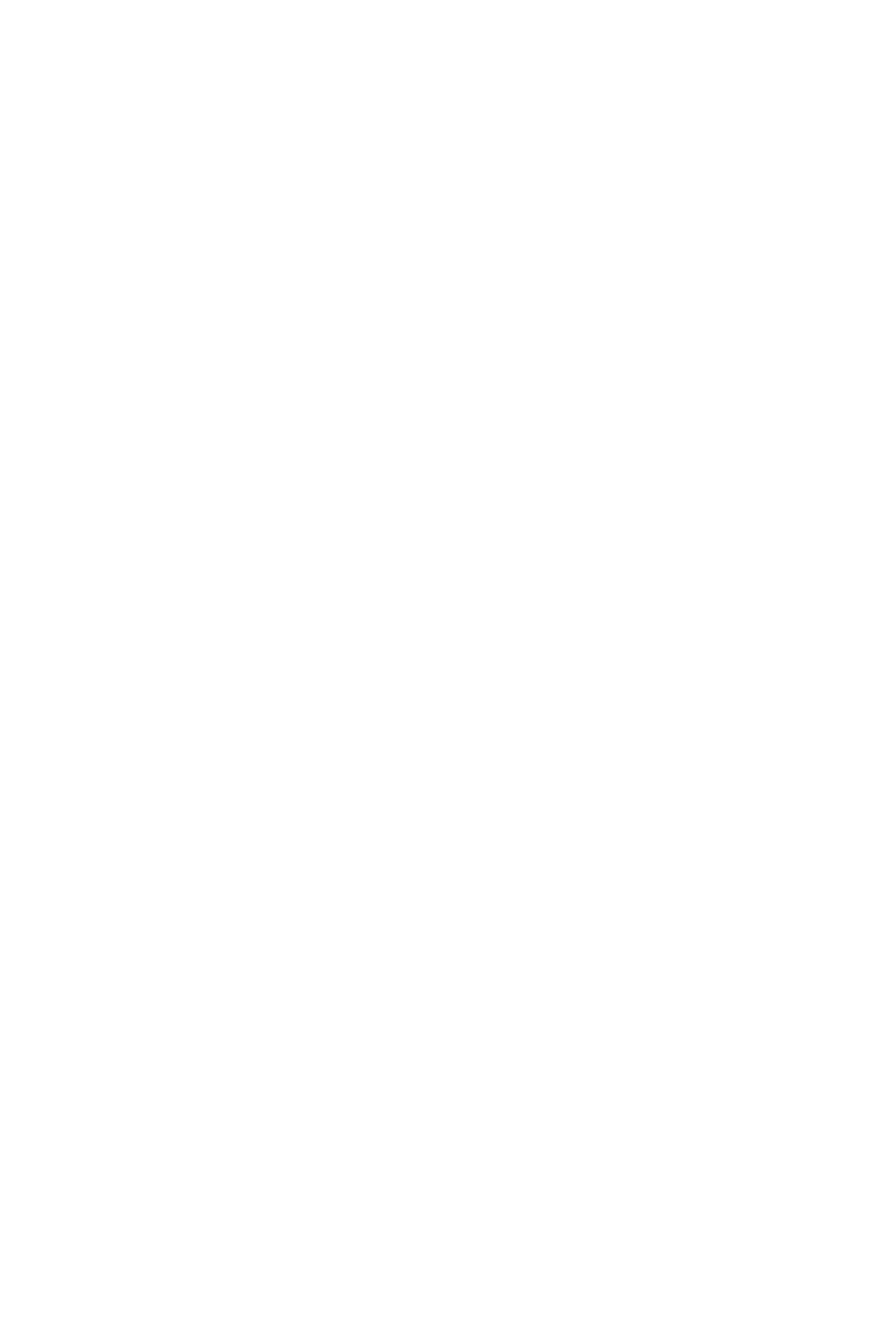## **CONTENTS**

|          |      | Chapter 1. Introduction to the Rights and Needs of Families                                                                |
|----------|------|----------------------------------------------------------------------------------------------------------------------------|
| 1.       |      |                                                                                                                            |
| 2.       |      |                                                                                                                            |
| 3.       |      | Basic Principles and Guidelines on the Right to a Remedy                                                                   |
|          |      |                                                                                                                            |
| 4.<br>5. |      | Enforced Disappearances as a Pan-European Phenomenon  15<br>Legal Developments Concerning the Obligations of States in the |
|          |      |                                                                                                                            |
|          | 5.1. |                                                                                                                            |
|          | 5.2. | State Obligations in a Comparative Perspective  33                                                                         |
|          |      | Chapter 2. The European Court of Human Rights and Disappeared                                                              |
|          |      | Persons: Broadening in Substantiating Claims and Narrowing Down                                                            |
| 1.       |      | Preliminary Remarks Concerning the Analysis of ECtHR Judgments 37                                                          |
|          | 1.1. |                                                                                                                            |
|          | 1.2. | The ECtHR's Use of the Term 'Enforced Disappearance'  39                                                                   |
|          | 1.3. | Admissibility of Individual Applications Concerning Enforced                                                               |
|          |      |                                                                                                                            |
| 2.       |      | Challenges to Admissibility Due to Temporal Issues 42                                                                      |
|          | 2.1. | Enforced Disappearances as a 'Continuing Violation':                                                                       |
|          |      | Development of the ECtHR's Jurisprudence  42                                                                               |
|          | 2.2. | Application of the Šilih v. Slovenia Criteria to Applications                                                              |
|          |      | Concerning Enforced Disappearances  47                                                                                     |
|          | 2.3. | Application of the Temporal Admissibility Criteria in                                                                      |
|          |      |                                                                                                                            |
| 3.       |      | Challenges in Substantiating Claims that an Enforced Disappearance                                                         |
|          |      |                                                                                                                            |
|          | 3.1. | The Relevance of the Concept of Positive Obligations<br>in the Context of Article 2 of the ECHR for Enforced               |
|          |      |                                                                                                                            |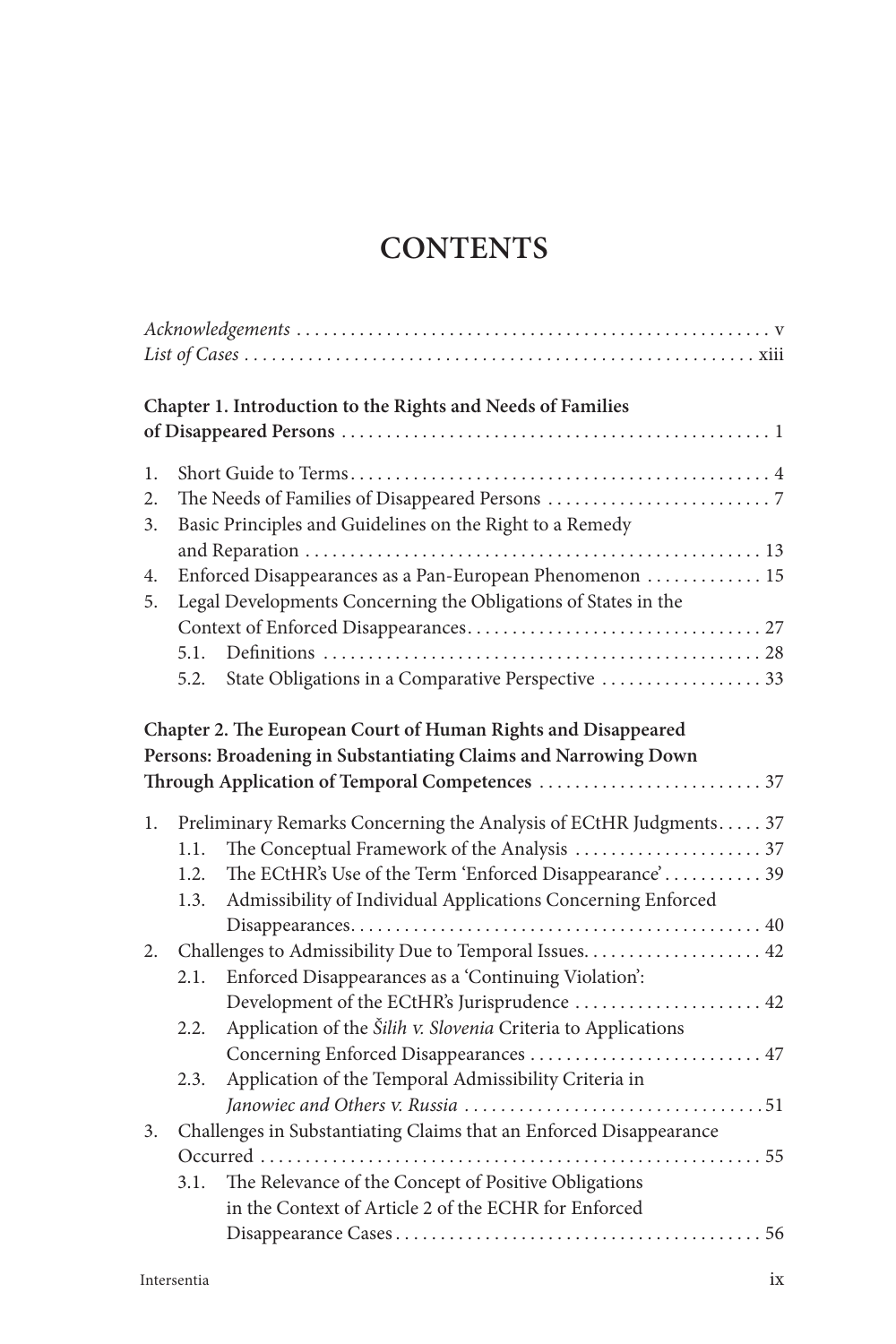|    |      | 3.1.1. | The Evolution of Procedural Obligations with Regard                    |
|----|------|--------|------------------------------------------------------------------------|
|    |      |        |                                                                        |
|    |      | 3.1.2. | The Obligation to Protect Life in Enforced Disappearance               |
|    |      |        |                                                                        |
|    |      | 3.1.3. | States' Obligations Arising from Finding the Remains                   |
|    |      |        |                                                                        |
|    |      | 3.1.4. | <b>Exceptional Circumstances and Post-Conflict</b>                     |
|    |      |        |                                                                        |
|    |      | 3.1.5. | State's Obligations with Regard to Disappearances                      |
|    |      |        | for which the State Authorities were not Found                         |
|    |      |        |                                                                        |
|    | 3.2. |        | Evidentiary Proceedings before the ECtHR in Cases of Enforced          |
|    |      |        | Disappearances in the Context of the Right to Life. 67                 |
|    |      | 3.2.1. | Establishment of the Facts in Cases of Enforced                        |
|    |      |        | Disappearances in the Context of the Right to Life 67                  |
|    |      | 3.2.2. | The Standard of Proof 'Beyond Reasonable Doubt'                        |
|    |      |        | and Circumstantial Evidence in Cases of Enforced                       |
|    |      |        | Disappearances in the Context of the Right to Life. 69                 |
|    |      | 3.2.3. | Reversal of the Burden of Proof in Cases of Enforced                   |
|    |      |        | Disappearances in the Context of the Right to Life 73                  |
|    |      | 3.2.4. | The Relevance of Establishing a 'Practice of Disappearances'           |
|    |      |        |                                                                        |
|    |      |        | 3.3. Violation of the Obligations Contained in Article 38 ECHR         |
|    |      |        | in Cases Concerning Enforced Disappearances  78                        |
| 4. |      |        | Recognising Families of Disappeared Persons as Victims of a Human      |
|    |      |        |                                                                        |
|    | 4.1. |        | Families of Victims of Serious Human Rights Violations                 |
|    |      |        |                                                                        |
|    | 4.2. |        | The ECtHR Criteria Recognising Family Members of                       |
|    |      |        | Disappeared Persons as Victims of an Article 3 Violation               |
|    |      |        |                                                                        |
|    |      |        | 4.2.1. Proximity of the Family Tie: The Parent-Child Bond  84          |
|    |      | 4.2.2. | The Involvement of Applicants in the Attempts to                       |
|    |      |        | Obtain Information about the Disappeared Person  86                    |
|    |      | 4.2.3. |                                                                        |
|    | 4.3. |        |                                                                        |
|    | 4.4. |        | Recognition of the Family Members as Victims of a Violation            |
|    |      |        | of Article 3 and the Attribution of the Disappearance to the State  93 |
|    | 4.5. |        | The Right to Truth and the Procedural Violation of Article 3           |
|    |      |        | in Cases Concerning Enforced Disappearances  96                        |
|    | 4.6. |        | Violations of Article 8 ECHR with Respect to the Family                |
|    |      |        |                                                                        |
|    |      |        |                                                                        |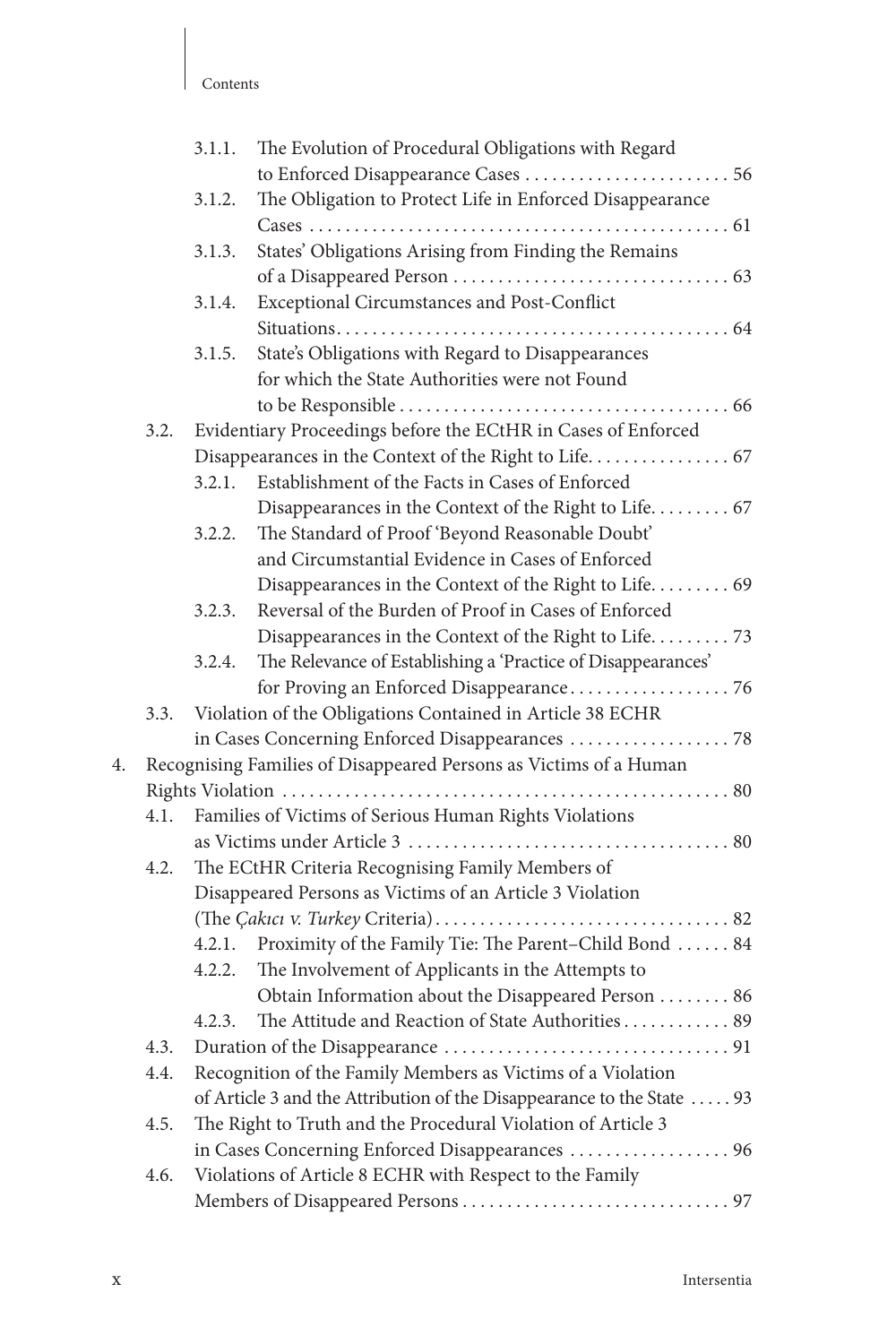|    |      | 4.7. Recognising Family Members as Victims of a Violation                                                               |
|----|------|-------------------------------------------------------------------------------------------------------------------------|
| 5. |      | of Article 3 and the Janowiec and Others v. Russia Judgments  99<br>Measures of Reparation in Cases Concerning Enforced |
|    |      |                                                                                                                         |
|    | 5.1. | Just Satisfaction and Other Special Court-Ordered Measures  101                                                         |
|    | 5.2. |                                                                                                                         |
|    |      |                                                                                                                         |
| 6. |      |                                                                                                                         |
|    |      | Chapter 3. The UN Human Rights Committee and Disappeared Persons:                                                       |
|    |      |                                                                                                                         |
|    |      |                                                                                                                         |
| 1. |      | The HRC's Use of the Term 'Enforced Disappearance'  114                                                                 |
| 2. |      | Challenges to Admissibility Due to Temporal Issues. 117                                                                 |
| 3. |      | Challenges in Substantiating Claims that an Enforced Disappearance                                                      |
|    |      |                                                                                                                         |
|    | 3.1. | Procedural Obligations in the Context of the Right to Life 121                                                          |
|    | 3.2. | Evidentiary Proceedings before the HRC in Enforced                                                                      |
|    |      | Disappearance Cases in the Context of the Right to Life 124                                                             |
|    | 3.3. | Exceptional Circumstances and Post-Conflict Situations  126                                                             |
| 4. |      | Recognising Families of Disappeared Persons as Victims                                                                  |
|    |      |                                                                                                                         |
| 5. |      | Measures of Reparation in Cases Concerning Enforced                                                                     |
|    |      |                                                                                                                         |
| 6. |      |                                                                                                                         |
|    |      | Chapter 4. International Judicial Bodies Established in Response                                                        |
|    |      | to Conflicts in the Former Yugoslavia: Addressing Mass Disappearances  133                                              |
|    |      |                                                                                                                         |
| 1. |      | Human Rights Chamber for Bosnia and Herzegovina  134                                                                    |
|    | 1.1. | The HRCBIH's Use of the Term 'Enforced Disappearance'  137                                                              |
|    | 1.2. | The HRCBIH's Decision Concerning the Events in Srebrenica  137                                                          |
|    | 1.3. | Challenges to Admissibility Due to Temporal Issues  138                                                                 |
|    | 1.4. | Challenges in Substantiating the Claims that an Enforced                                                                |
|    |      |                                                                                                                         |
|    | 1.5. | Recognising the Families of Disappeared Persons as Victims                                                              |
|    |      | of a Human Rights Violation<br>$\cdots \cdots \cdots 143$                                                               |
|    | 1.6. | Measures of Reparation in Cases Concerning Enforced                                                                     |
|    |      |                                                                                                                         |
| 2. |      | The Human Rights Advisory Panel in Kosovo  150                                                                          |
|    | 2.1. | UNMIK and Enforced Disappearances  152                                                                                  |
|    | 2.2. | The HRAP's Use of the Term 'Enforced Disappearances' 154                                                                |
|    | 2.3. | Challenges to Admissibility Due to Temporal Issues  154                                                                 |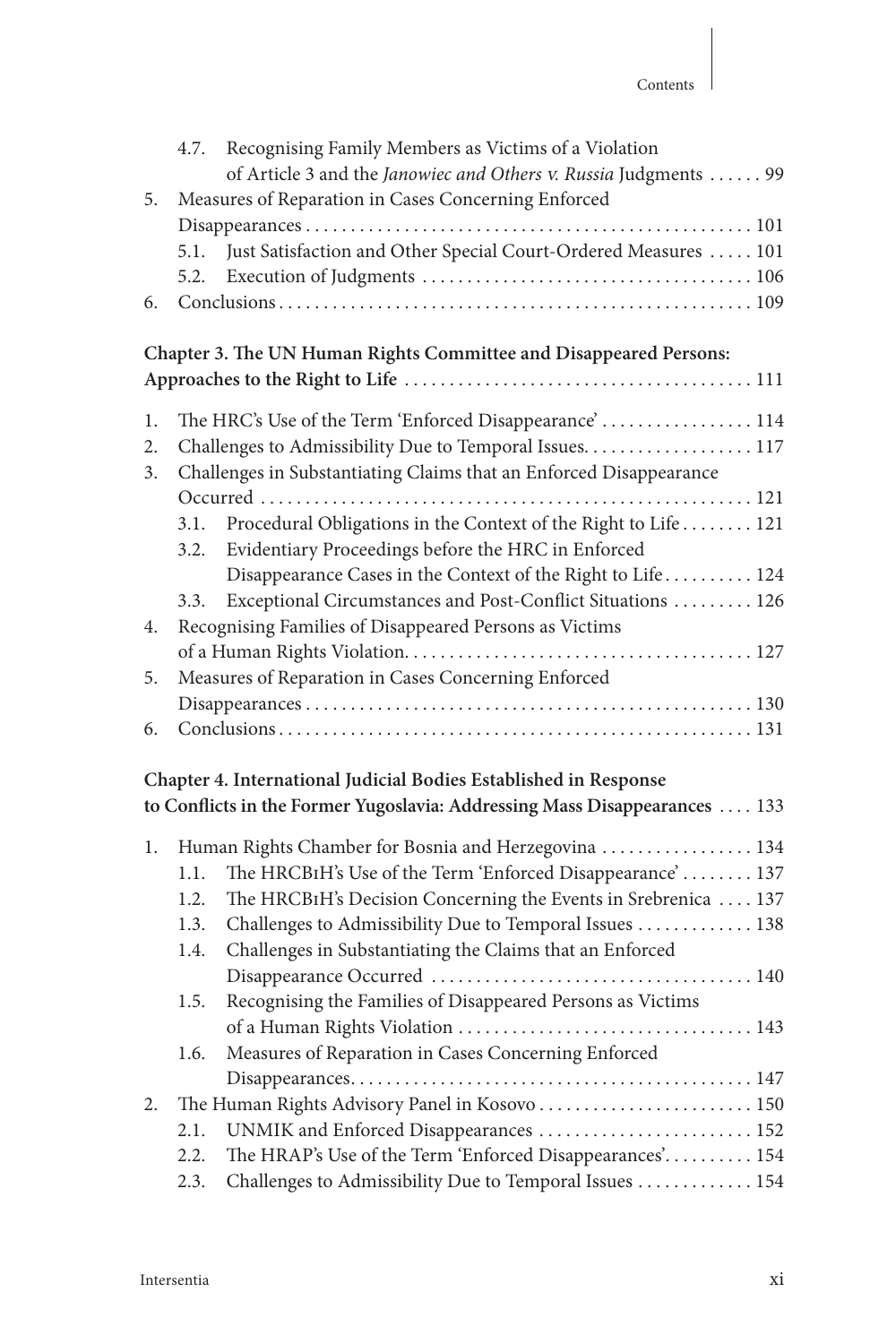|    | 2.4. |        | Challenges in Substantiating the Claims that an Enforced          |
|----|------|--------|-------------------------------------------------------------------|
|    |      |        |                                                                   |
|    |      | 2.4.1. | Procedural Obligations in the Context of the Right                |
|    |      |        |                                                                   |
|    |      | 2.4.2. | Evidentiary Proceedings in Cases Involving Enforced               |
|    |      |        |                                                                   |
|    |      | 2.4.3. | Exceptional Circumstances and Post-Conflict                       |
|    |      |        |                                                                   |
|    | 2.5. |        | Recognising Families of Disappeared Persons as Victims            |
|    |      |        |                                                                   |
|    | 2.6. |        | Measures of Reparation in Cases Concerning Enforced               |
|    |      |        |                                                                   |
| 3. |      |        | The International Criminal Tribunal for the Former Yugoslavia 167 |
| 4. |      |        |                                                                   |
|    |      |        |                                                                   |
|    |      |        | <b>Chapter 5. Searching For and Exhuming Disappeared Persons:</b> |
|    |      |        |                                                                   |
|    |      |        |                                                                   |
| 1. |      |        | Committee on Enforced Disappearances  173                         |
|    | 1.1. |        | Examining State Reports (Article 29)  175                         |
|    | 1.2. |        | The 'Urgent Action' Procedure (Article 30)  177                   |
|    | 1.3. |        | Individual Communications (Article 31) 180                        |
|    | 1.4. |        | Consideration of Interstate Communications (Article 32)  184      |
|    | 1.5. |        |                                                                   |
|    | 1.6. |        | Notifying the UNGA of Systematic or Widespread Enforced           |
|    |      |        |                                                                   |
| 2. |      |        | Working Group on Enforced or Involuntary Disappearances 186       |
|    | 2.1. |        | Examining Individual Reports 187                                  |
|    | 2.2. |        | Monitoring States' Compliance with their Obligations Deriving     |
|    |      |        | from the Declaration and Existing International Rules  191        |
| 3. |      |        | Committee on Missing Persons in Cyprus  195                       |
| 4. |      |        | Special Process on Missing Persons in the Territory of Former     |
|    |      |        |                                                                   |
| 5. |      |        |                                                                   |
| 6. |      |        |                                                                   |
|    |      |        |                                                                   |
|    |      |        | Chapter 6. Conclusion: Addressing Rights and Needs of Families    |
|    |      |        |                                                                   |
|    |      |        |                                                                   |
|    |      |        |                                                                   |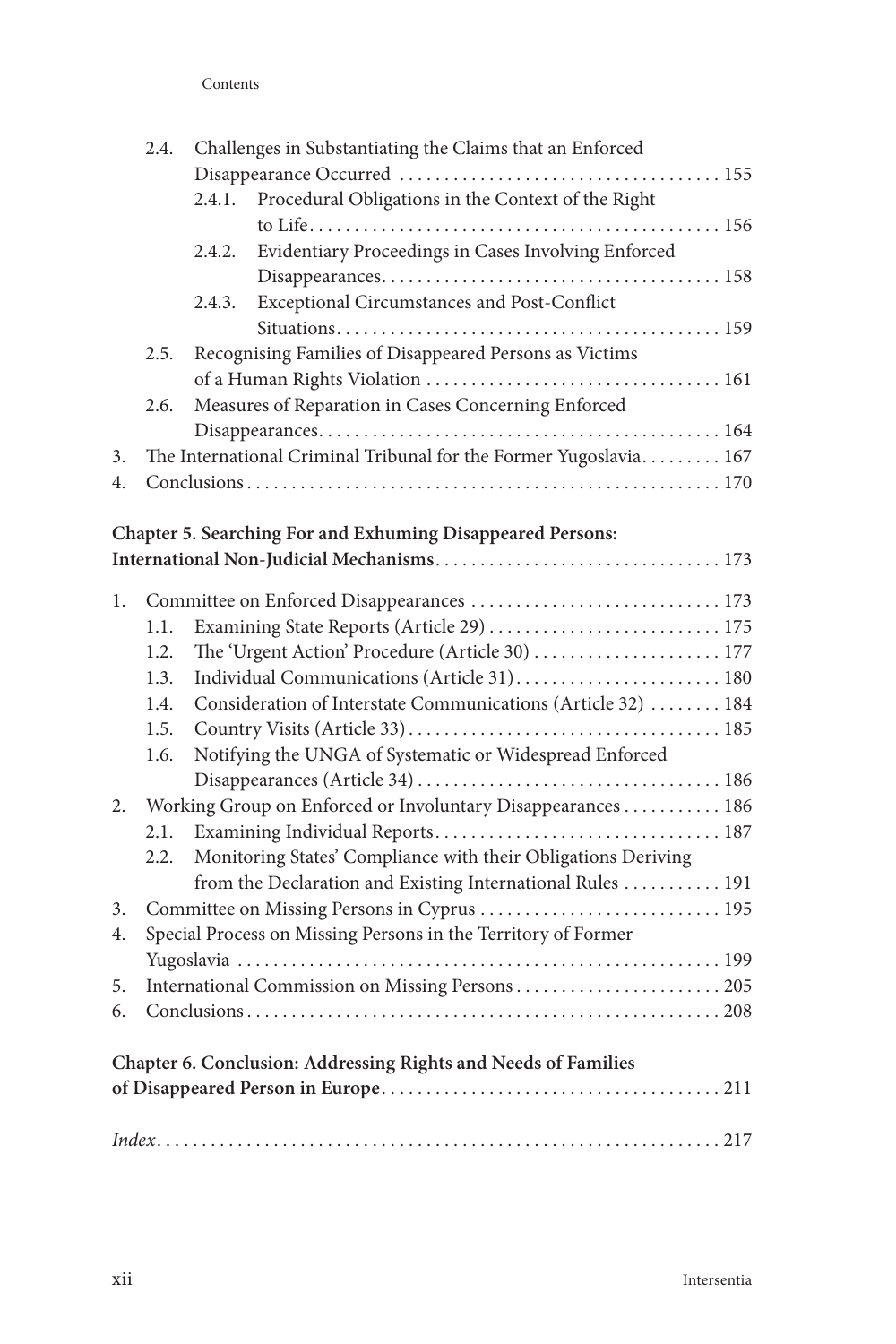## **LIST OF CASES**

### EUROPEAN COURT OF HUMAN RIGHTS

#### ADMISSIBILITY DECISIONS

| ECtHR admissibility decision of 22 October 2002, App. no. 76575/01,                   |
|---------------------------------------------------------------------------------------|
|                                                                                       |
| ECtHR admissibility decision of 22 October 2002, App. no. 77116/01,                   |
|                                                                                       |
| ECtHR admissibility decision of 1 December 2009, App. No. 43422/04, 4568/05, 4577/05, |
| 4613/05, 4617/05, 4630/05, 4636/05, 4638/05, 4687/05, 4711/05, 4821/05, 4829/05,      |
| 4834/05, 4844/05, 4847/05, 4888/05, 4891/05, 4896/05, 4901/05, 4920/05, 4927/05,      |
| 4931/05, 4936/05, 4947/05, 4983/05, 5030/05, 5039/05, 5044/05, 5077/05, 6631/05,      |
| 26541/05, 26557/05, 26562/05, 26566/05, 26569/05, 26610/05, 26612/05, 26634/05,       |
| 26666/05, 26670/05, 38948/05, 45653/06, 11457/07, 30881/08, 37368/08, 46369/08,       |
| 54060/08, 521/09 and 43094/09, Orphanou and others v. Turkey  46, 50                  |
| ECtHR admissibility decision of 1 December 2009, App. No. 45503/99,                   |
|                                                                                       |
| ECtHR admissibility decision of 27 March 2012, App. no. 30141/09,                     |
| Antonio Gutierrez Dorado and Carmen Dorado Ortiz v. Spain 17, 50                      |
| ECtHR admissibility decision of 3 April 2012, App. no. 46744/07, Charalambous         |
| and others and 28 other cases v. Turkey 10, 46, 50, 56, 61-64, 70, 81, 83, 92, 198    |
| ECtHR inadmissibility decision of 3 April 2012, App. No. 59623/08,                    |
|                                                                                       |
| ECtHR inadmissibility decision of 11 March 2014, App. no. 60441/13, 68206/13 and      |
| 68667/13 Gürtekin and others, Akay and others, and Eray and others v. Turkey  61      |
| ECtHR inadmissibility decision of 3 June 2014, App. no. 47063/08,                     |
| Munira Mujkanović and others v. Bosnia and Herzegovina 55, 65                         |
| ECtHR inadmissibility decision of 3 June 2014, App. no. 66758/09,                     |
| Lejla Fazlić and others v. Bosnia and Herzegovina55, 65                               |
| ECtHR admissibility decision of 26 April 2016, App. no. 39496/14 and 39727/14,        |
|                                                                                       |

#### JUDGMENTS

| ECtHR Judgment of 9 June 1958, App. no. 214/56, De Becker v. Belgium  43 |  |
|--------------------------------------------------------------------------|--|
| ECtHR Judgment of 27 September 1995, App. no. 18984/91 McCann and        |  |
|                                                                          |  |
| ECtHR Judgment of 16 September 1996, App. no. 21893/93 Akdivar and       |  |
|                                                                          |  |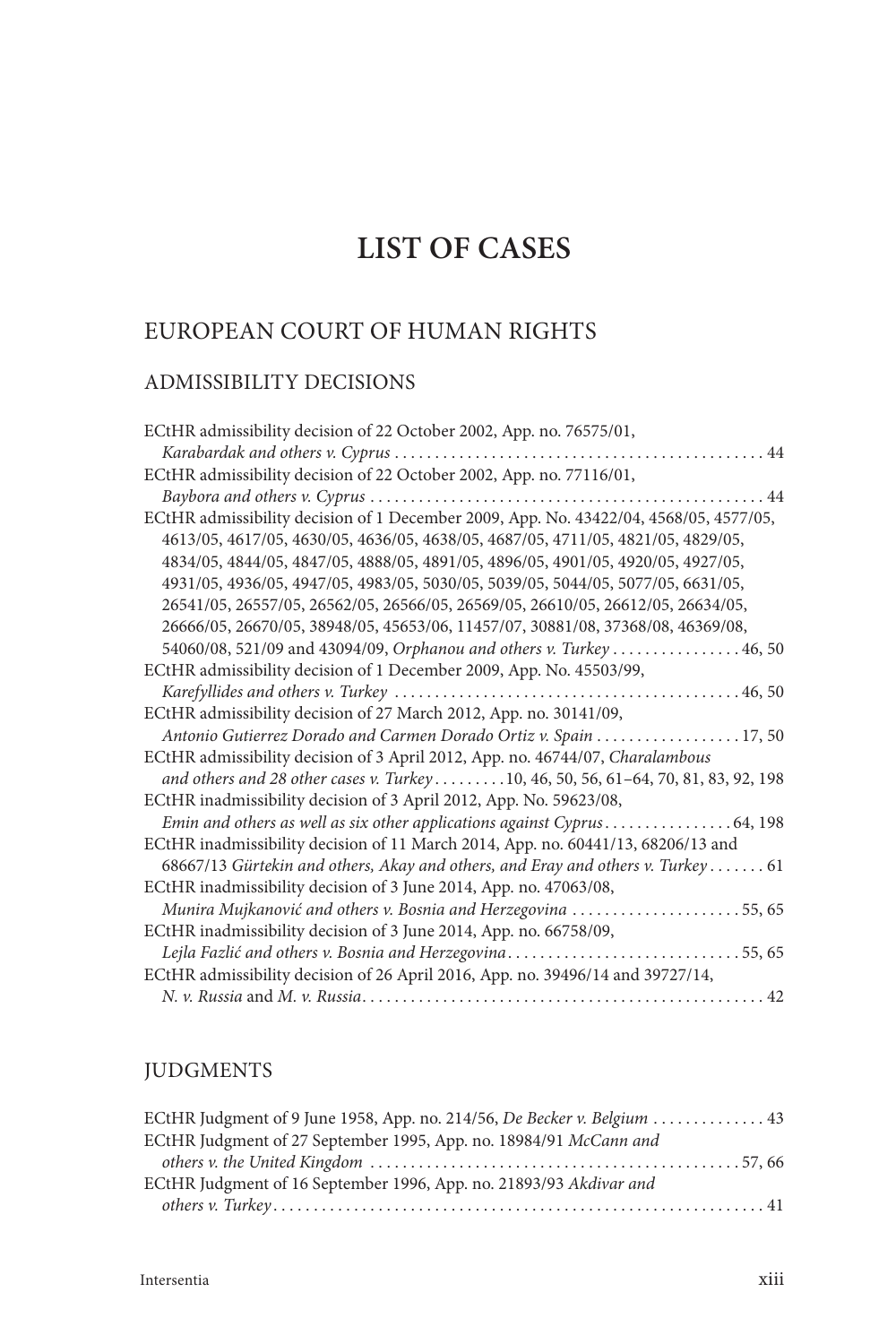| ECtHR Judgment of 25 May 1998, App. no. 24276/94, <i>Kurt v. Turkey</i> .12, 23, 39, 57–58,                                    |
|--------------------------------------------------------------------------------------------------------------------------------|
| 60, 68, 70, 74, 76, 82, 114, 136, 140                                                                                          |
| ECtHR Judgment of 28 October 1998, App. no. 23452/94,                                                                          |
|                                                                                                                                |
| ECtHR Judgment of 8 July 1999, App. No. 23657/94 Çakıcı v. Turkey  41, 58, 61-62,<br>70, 81-83, 87, 102, 145, 162              |
| ECtHR Judgment of 28 July 1999, App. no. 33440/96, Ferrari v. Italy  43                                                        |
| ECtHR Judgment of 28 March 2000, App. no. 22535/93,                                                                            |
|                                                                                                                                |
| ECtHR Judgment of 9 May 2000 in Case 20764/92                                                                                  |
| ECtHR Judgment of 13 June 2000, App. no. 23531/94,                                                                             |
|                                                                                                                                |
| ECtHR Judgment of 14 November 2000, App. no. 24396/94, Taş v. Turkey 72, 141                                                   |
| ECtHR Judgment of 10 April 2001, App. No. 26129/95, Tanlı v. Turkey  92<br>ECtHR Judgment of 10 May 2001, App. no. 25781/94,   |
| Cyprus v. Turkey43-44, 46, 68, 85, 95, 98, 155, 197, 199                                                                       |
| ECtHR Judgment of 22 May 2001, App. No. 24490/94, Şarlı v. Turkey  68                                                          |
| ECtHR Judgment of 31 May 2001, App. No. 23954/94, Akdeniz and others v. Turke77                                                |
| ECtHR Judgment of 18 June 2002, App. no. 25656/94,                                                                             |
|                                                                                                                                |
| ECtHR Judgment of 9 May 2003, App. No. 27244/95, Tepe v. Turkey63, 79                                                          |
| ECtHR Judgment of 15 January 2004, App. No. 27699/95, Tekdağ v. Turkey 66, 70, 79, 94                                          |
|                                                                                                                                |
| ECtHR Judgment of 17 February 2004, App. no. 25760/94, İpek v. Turkey 59, 64, 72, 87                                           |
| ECtHR Grand Chamber Judgment of 8 April 2004,                                                                                  |
| App. no. 26307/95 Tahsin Acar v. Turke 57, 66-67, 69, 74, 79-80, 98                                                            |
| ECtHR Judgment of 2 November 2004, App. no. 33384/96, Seyhan v. Turkey  107                                                    |
| ECtHR Judgment of 25 May 2005, App. No. 25660/94, Süheyla Aydin v.Turkey 5<br>ECtHR Judgment of 31 May 2005, App. No. 27305/95 |
|                                                                                                                                |
| ECtHR Judgment of 31 May 2005, App. no. 27601/95,                                                                              |
|                                                                                                                                |
| ECtHR Judgment of 31 May 2005, App. No. 30949/96, Yasin Ateş v. Turkey 92                                                      |
|                                                                                                                                |
| ECtHR Judgment of 2 August 2005, App. no. 65899/01 Tanış and others v. Turkey73, 79                                            |
| ECtHR Judgment of 6 October 2005, App. No. 28299/95, Nesibe Haran v. Turkey72, 87                                              |
| ECtHR Judgment of 8 November 2005, App. No. 34056/02,                                                                          |
|                                                                                                                                |
| ECtHR Judgment of 21 February 2006, App. No. 52390/99                                                                          |
|                                                                                                                                |
| ECtHR Judgment of 11 April 2006, App. No. 52392/99, Uçar v. Turkey 98                                                          |
| ECtHR Judgment of 27 July 2006, App. no. 69481/01,                                                                             |
|                                                                                                                                |
| ECtHR Judgment of 9 November 2006, App. No. 7615/02                                                                            |
|                                                                                                                                |
| ECtHR Judgment of 9 November 2006, App. No. 69480/01,                                                                          |
|                                                                                                                                |
| ECtHR Judgment of 15 April 2007, App. no. 74237/01, Baysayeva v. Russia. 12, 64,                                               |
| 68-69, 77, 79, 90                                                                                                              |
| ECtHR Judgment of 5 July 2007, App. No. 68007/01, Alikhadzhiyeva v. Russia  90                                                 |
| ECtHR Judgment of 15 November 2007, App. No. 29361/02,                                                                         |
|                                                                                                                                |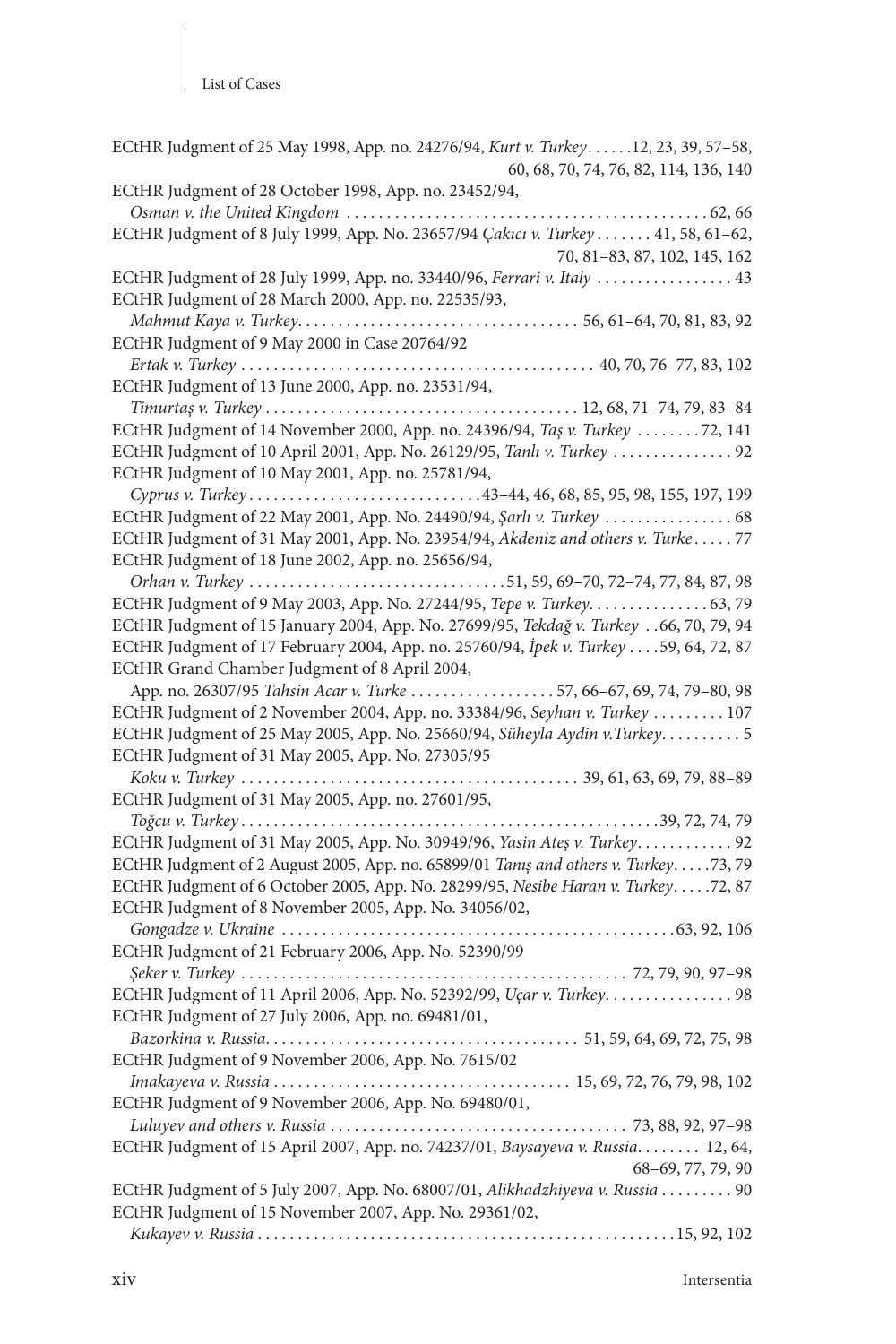| ECtHR Judgment of 8 January 2008, App. no. 54169/00, Enzile Özdemir v. Turkey 72     |
|--------------------------------------------------------------------------------------|
| ECtHR Judgment of 24 January 2008, App. No. 48804/99                                 |
|                                                                                      |
| ECtHR Judgment of 29 May 2008, App. No. 1755/04,                                     |
|                                                                                      |
| ECtHR Judgment of 29 May 2008, App. No. 1839/04,                                     |
|                                                                                      |
| ECtHR Judgment of 29 May 2008, App. No. 34561/03,                                    |
|                                                                                      |
| ECtHR Judgment of 29 May 2008, App. no. 37315/03,                                    |
|                                                                                      |
| ECtHR Judgment of 3 July 2008, App. no. 12703/02, Musayeva v. Russia 72, 75          |
| ECtHR Judgment of 3 July 2008, App. no. 12712/02                                     |
|                                                                                      |
| ECtHR Judgment of 18 September 2008, App. no. 23286/04,                              |
|                                                                                      |
|                                                                                      |
| ECtHR Judgment of 2 October 2008, App. No. 12713/02 and 28440/03,                    |
|                                                                                      |
| ECtHR Judgment of 6 November 2008, App. no. 10796/04,                                |
|                                                                                      |
| ECtHR Judgment of 6 November 2008, App. No. 3013/04,                                 |
|                                                                                      |
| ECtHR Judgment of 4 December 2008, App. no. 20580/04,                                |
|                                                                                      |
| ECtHR Judgment of 4 December 2008, App. No. 27243/03,                                |
|                                                                                      |
| ECtHR Judgment of 8 January 2009, App. No. 27180/03, Abdukadyrova and                |
|                                                                                      |
| ECtHR Judgment of 8 January 2009, App. No. 27251/03 Shakhgiriyeva and                |
|                                                                                      |
| ECtHR Judgment of 9 January 2009, App. No. 20583/04, Zakriyeva and                   |
|                                                                                      |
| ECtHR Judgment of 15 January 2009, App. no. 25385/04, Medova v. Russia  63, 67, 79   |
| ECtHR Judgment of 22 January 2009, App. No. 27183/03, Zaurbekova and                 |
| . 98                                                                                 |
| ECtHR Judgment of 12 February 2009, App. No. 27248/03, Meshayeva and                 |
|                                                                                      |
| ECtHR Judgment of 12 March 2009, App. No. 27238/03 and 35078/04,                     |
|                                                                                      |
| ECtHR Judgment of 2 April 2009, App. No. 41498/04, Saydaliyeva and                   |
|                                                                                      |
|                                                                                      |
| ECtHR Grand Chamber Judgment of 9 April 2009, App. No. 71463/01,                     |
|                                                                                      |
| ECtHR Judgment of 9 April 2009, App. No. 16629/05, Dokayev and others v.             |
|                                                                                      |
| ECtHR Judgment of 9 April 2009, App. No. 27244/03, Malsagova and others v.           |
|                                                                                      |
| ECtHR Judgment of 23 April 2009, App. No. 36156/04, Bitiyeva and others v. Russia 91 |
| ECtHR Judgment of 14 May 2009, App. no. 12417/05, Turluyeva and                      |
|                                                                                      |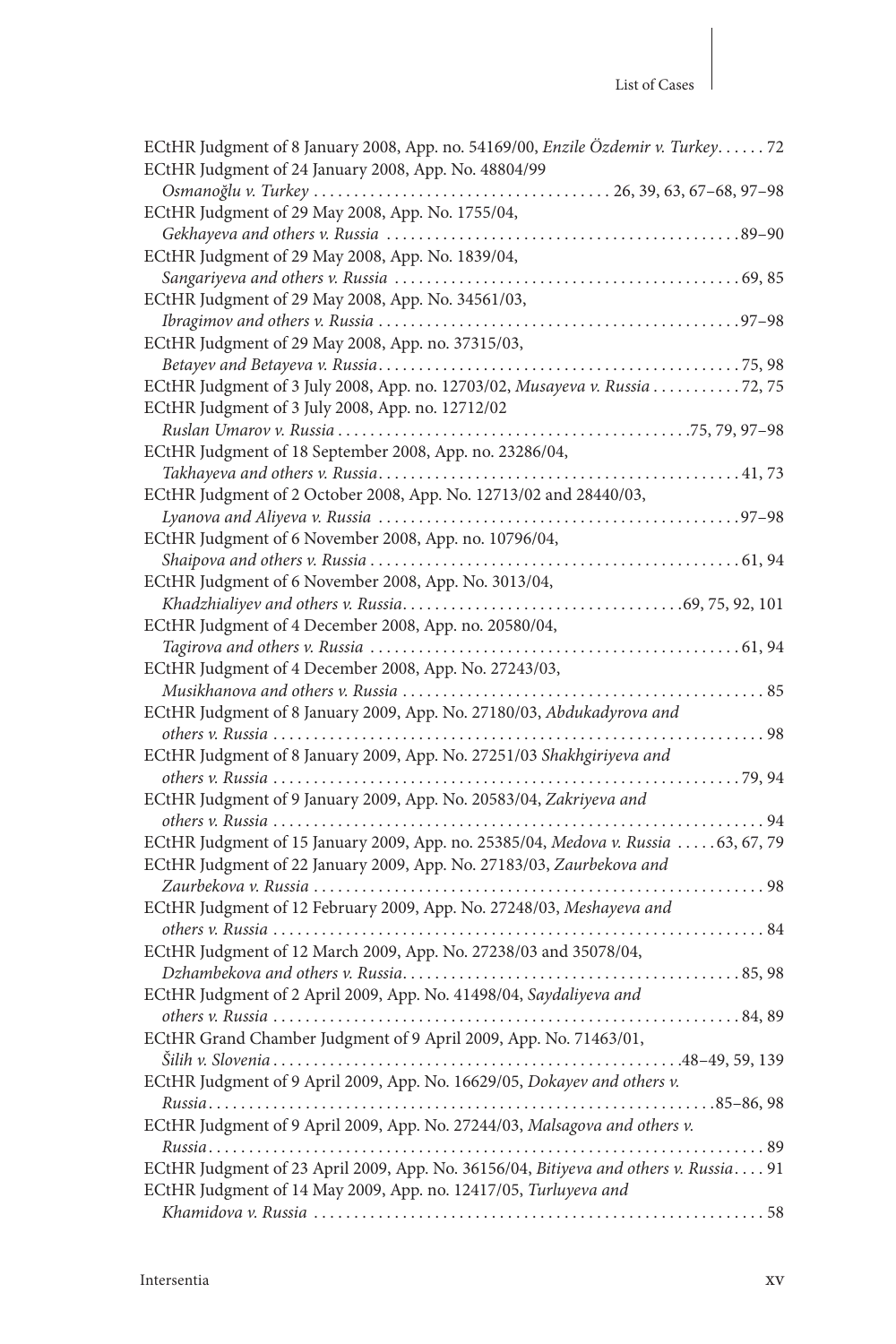| ECtHR Judgment of 28 May 2009, App. no. 13862/05 Khumaydov and Khumaydov v.               |
|-------------------------------------------------------------------------------------------|
|                                                                                           |
| ECtHR Judgment of 29 May 2009, App. No. 13737/03, Nenkayev and others v. Russia 87        |
| ECtHR Judgment of 16 July 2009, App. no. 29851/05, Karimov and others v. Russia 82        |
| ECtHR Grand Chamber Judgment of 18 September 2009, App. Nos. 16064/90, 16065/90,          |
| 16066/90, 16068/90, 16069/90, 16070/90, 16071/90, 16072/90 and 16073/90,                  |
| Varnava and others v. Turkey 7, 38, 59, 63, 73, 75, 82, 154, 197, 199                     |
| ECtHR Judgment of 17 June 2010, App. No. 26974/06, Tovsultanova v. Russia  94             |
| ECtHR Judgment of 16 December 2010, App. no. 11528/07,                                    |
|                                                                                           |
| ECtHR Judgment of 15 January 2011, App. no. 4704/04,                                      |
|                                                                                           |
| ECtHR Judgment of 20 January 2011, App. no. 16212/08,                                     |
|                                                                                           |
| ECtHR Judgment of 1 February 2011, App. No. 7050/05, Açış v. Turkey 95                    |
| ECtHR Judgment of 17 February 2011, App. No. 45081/06 and 7820/07,                        |
|                                                                                           |
| ECtHR Judgment of 24 May 2011, App. No. 33810/07, The Association                         |
|                                                                                           |
| ECtHR Judgment of 21 June 2011, App. no. 26595/08, Makharbiyeva v. Russia 86              |
| ECtHR Judgment of 25 October 2011, App. no. 33251/04, Tashukhadzhiyev v. Russia  . 59     |
| ECtHR Judgment of 16 April 2012, App. no. 55508/07 and 29520/09),                         |
|                                                                                           |
| ECtHR Judgment of 17 April 2012, App. No. 27365/07, Estamirova v. Russia  94              |
| ECtHR Judgment of 3 May 2012, App. No. 49379/09, Shafiyeva v. Russia. 94                  |
| ECtHR Judgment of 12 June 2012, App. No. 2546/08 Umarovy v. Russia  72                    |
| ECtHR Judgment of 31 July 2012, App. no. 23016/04 Er and others v. Turkey  54, 72, 77, 89 |
| ECtHR Judgment of 31 July 2012, App. No. 25654/08, Umarova and others v. Russia 90        |
| ECtHR Judgment of 27 August 2012, App. No. 12850/87, Tomasi v. France 74                  |
| ECtHR Judgment of 12 October 2012, App. No. 13178/03 Mubilanzila Mayeka                   |
|                                                                                           |
| ECtHR Grand Chamber Judgments of 13 December 2012, App. no. 39630/09,                     |
| El-Masri v. 'Former Yugoslavian Republic of Macedonia26, 40, 96, 110                      |
| ECtHR Judgment of 18 December 2012, App. no. 2944/06, 8300/07,                            |
| 50184/07, 332/08 and 42509/10, Aslakhanova and others v.                                  |
|                                                                                           |
| ECtHR Judgment of 26 March 2013, App. No. 21794/08, Zorica Jovanović v. Serbia 8          |
| ECtHR Judgment of 16 April 2013, App. no. 3598/03                                         |
|                                                                                           |
| ECtHR Judgment of 18 April 2013, App. No. 54765/09 Askhabova v. Russia 72, 90             |
| ECtHR Judgment of 20 June 2013, App. no. 63638/09,                                        |
|                                                                                           |
| ECtHR Judgment of 18 July 2013, App. No. 2312/08 and 34179/08,                            |
| Maktouf and Damjanović v. Bosnia and Herzegovina193-194                                   |
| ECtHR Grand Chamber Judgment of 21 October 2013, App. no. 55508/07 and                    |
| 29520/09, Janowiec and others v. Russia 18, 50-51, 59, 79-80, 82,                         |
| 92-93, 97, 99, 101, 161                                                                   |
| ECtHR Judgment of 9 January 2014, App. no. 53036/08, 61785/08, 8594/09, 24708/09,         |
| 30327/09, 36965/09, 61258/09, 63608/09, 67322/09, 4334/10, 4345/10, 11873/10,             |
| 25515/10, 30592/10, 32797/10, 33944/10, 36141/10, 52446/10, 62244/10                      |
|                                                                                           |
|                                                                                           |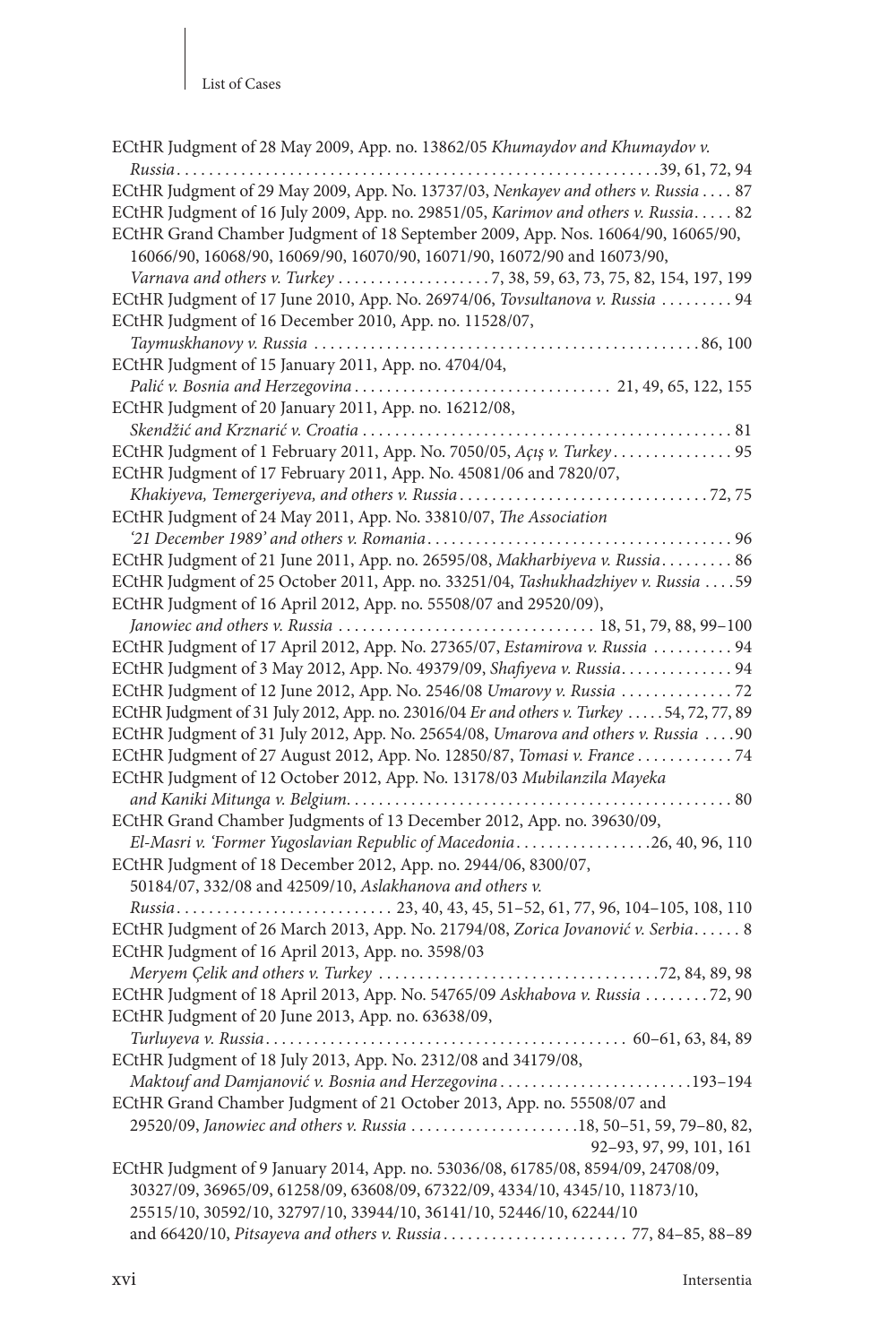| ECtHR Judgment concerning just satisfaction of 12 May 2014, App. No. 25781/94,     |
|------------------------------------------------------------------------------------|
| ECtHR Judgment of 12 June 2014, App. no. 57856/11,                                 |
|                                                                                    |
| ECtHR Judgment of 24 July 2014, App. no. 28761/11,                                 |
|                                                                                    |
| ECtHR Judgment of 24 July 2014, App. no. 7511/13,                                  |
|                                                                                    |
| ECtHR Judgment of 22 September 2014, App. No. 41437/10,                            |
|                                                                                    |
|                                                                                    |
| ECtHR Judgment of 9 October 2014, App. No. 42575/07, 53679/07, 311/08, 424/08,     |
| 3375/08, 4560/08, 35569/08, 62220/10, 3222/11, 22257/11, 24744/11 and              |
|                                                                                    |
| ECtHR Judgment of 27 January 2015, App. No. 37715/11, Sayği v. Turkey 64           |
| ECtHR Judgment of 23 April 2015, App. No. 30237/10,                                |
|                                                                                    |
| ECtHR Judgment of 23 April 2015, App. No. 36367/09 Kagirov v. Russia 94, 161       |
| ECtHR Judgment of the Grand Chamber of the ECtHR of 5 June 2015,                   |
|                                                                                    |
| ECtHR Judgment of 9 February 2016, App. No. 34576/08 Khachukayevy v. Russia 85     |
| ECtHR Judgment of 9 February 2016, App. No. 21126/09, 63620/09, 64811/09, 32965/10 |
|                                                                                    |
| ECtHR judgment of 23 February 2016, App. No. 44883/09,                             |
|                                                                                    |
| ECtHR Judgment of 21 June 2016 in Case 33539/12                                    |
|                                                                                    |
| ECtHR Judgment of 21 June 2016, App. No. 18011/12 Ibragim Tsechoyev v. Russia  73  |
| ECtHR Judgment of 12 July 2016, App. No. 11059/12<br>. 72                          |
|                                                                                    |
| ECtHR Judgment of 22 November 2016, App. No. 3340/08 and 24689/10                  |
|                                                                                    |
| ECtHR Judgment of 21 February 2017, App. No. 60806/08,                             |
|                                                                                    |
| ECtHR Judgment of 6 July 2017, App. no. 12986/13, Trivkanović v. Croatia. 61       |
| ECtHR Judgment of 6 July 2017, App. No. 80960/12, Zdjelar and others v. Croatia 92 |

### HUMAN RIGHTS ADVISORY PANEL

#### ADMISSIBILITY DECISIONS

| HRAP admissibility decision in Case 46/08 of 17 April 2009,                  |  |
|------------------------------------------------------------------------------|--|
|                                                                              |  |
| HRAP decision concerning the admissibility of 9 September 2010,              |  |
|                                                                              |  |
| HRAP decision concerning the admissibility of 11 August 2011, in Case 99/09, |  |
|                                                                              |  |
| HRAP decision concerning the admissibility of 11 August 2011 in Case 87/09,  |  |
|                                                                              |  |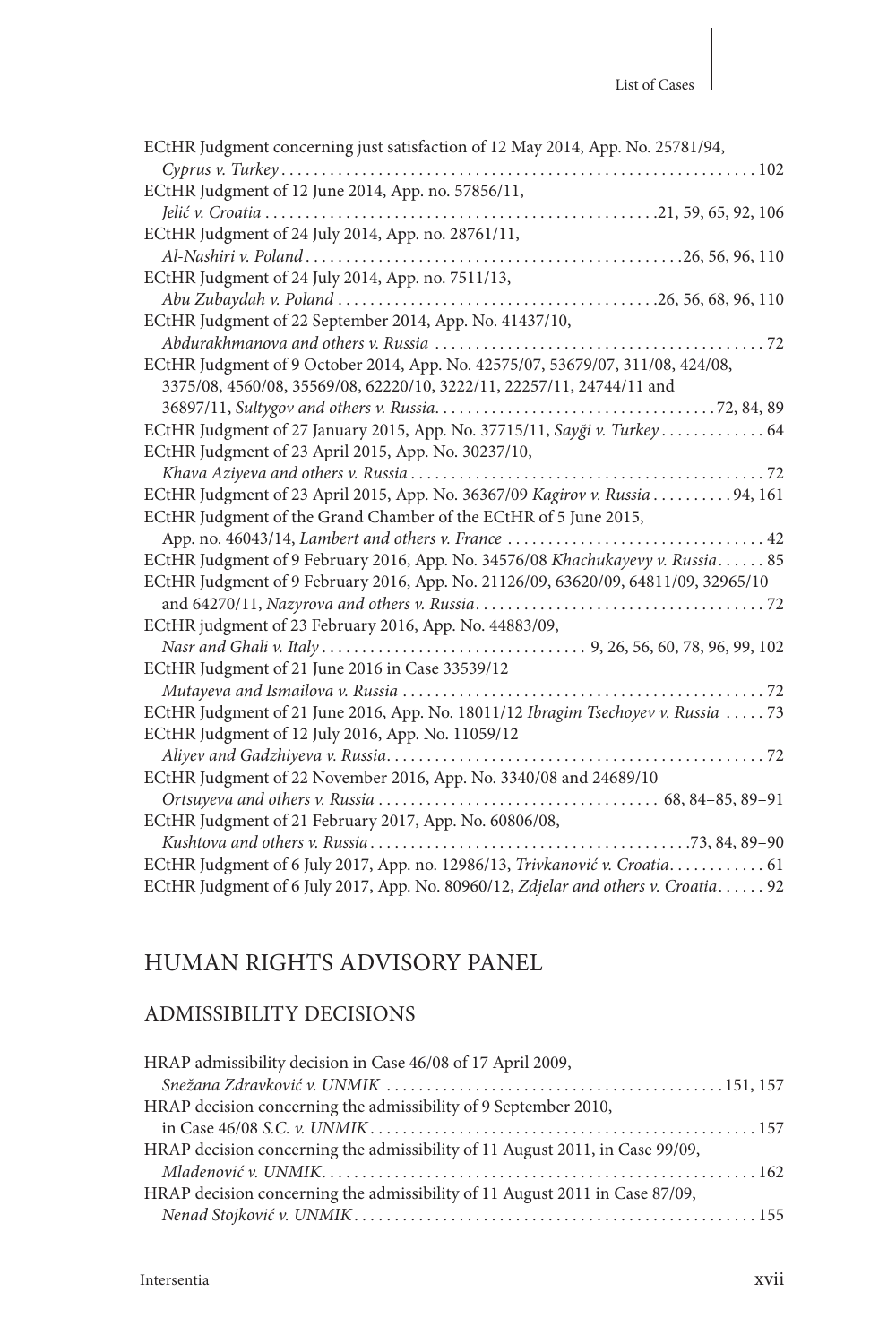| HRAP decision concerning the admissibility of 6 April 2012,                  |  |
|------------------------------------------------------------------------------|--|
|                                                                              |  |
| HRAP decision concerning the admissibility of 10 May 2012 on Case 324/09,    |  |
|                                                                              |  |
| HRAP decision concerning the admissibility of 1 October 2012, on Case 46/08, |  |
|                                                                              |  |

#### OPINIONS

| HRAP opinion of 6 December 2012 in Case 02/09,                                      |
|-------------------------------------------------------------------------------------|
|                                                                                     |
| HRAP opinion of 1 February 2013 in Case 52/09, B.A. v. UNMIK. 154, 159-160          |
| HRAP opinion of 25 February 2013 in Case 46/08,                                     |
|                                                                                     |
| HRAP opinion of 23 April 2013 in Case 34/09, Svetlana Jočić v. UNMIK 154, 161-162   |
|                                                                                     |
| HRAP opinion of 6 June 2013 in Cases 06/09 and 55/09, S.P. and V.D. v. UNMIK 159    |
| HRAP opinion of 31 July 2013 in Cases 221/09, 273/09 and 336/09,                    |
| Slobodanka Spasić, Jagodinka Đokić and Cveta Nedeljković 163                        |
|                                                                                     |
| HRAP opinion of 12 September 2013, in Case 100/09, Vesna Antić v. UNMIK 155         |
| HRAP opinion of 31 October 2013 in Case 81/09, Todorovski v. UNMIK 159              |
| HRAP opinion of 31 October 2013, in Case 48/09, <i>P.S. v. UNMIK.</i> 156, 160, 163 |
| HRAP opinion of 23 January 2014 in Case 118/09 Vujačić v. UNMIK 162                 |
| HRAP opinion of 23 January 2014 in Case 77/09, Andleković v. UNMIK 155              |
| HRAP opinion of 23 January 2014 in Cases 139/09, 218/09 and 325/09,                 |
| Tatjana Vitošević, Veska Majmarević and Nataša Majmarević 163                       |
| HRAP opinion of 26 June 2014 in Case 99/09, Mladenović v. UNMIK  158                |
| HRAP opinion of 16 October 2014 in Case 249/09, Janković v. UNMIK 160               |
| HRAP opinion of 13 November 2014 in Cases 144/09, 158/09, 209/09,                   |
| 210/09, 258/09 and 276/09, Mitrović and others v. UNMIK 157                         |
| HRAP opinion of 14 December 2014 in Case 289/09, Stevanović v. UNMIK 160, 163-164   |
| HRAP opinion 07 of 27 February 2015 in Case 04/07, Balaj and others v. UNMIK 152    |

### HUMAN RIGHTS COMMITTEE

#### ADMISSIBILITY DECISIONS

| HRC Decision of 5 November 2019 in Case 2912/2016 |  |
|---------------------------------------------------|--|
|                                                   |  |

#### VIEWS

 HRC Views of 29 March 1982 in Case 30/1978, *Bleier v. Uruguay* . . . . . . . . . . . 114 , 117 , 126 HRC Views of 21 July 1983 in Case 107/1981 *Quinteros v. Uruguay* . . . . . . . . . 114 , 125 – 127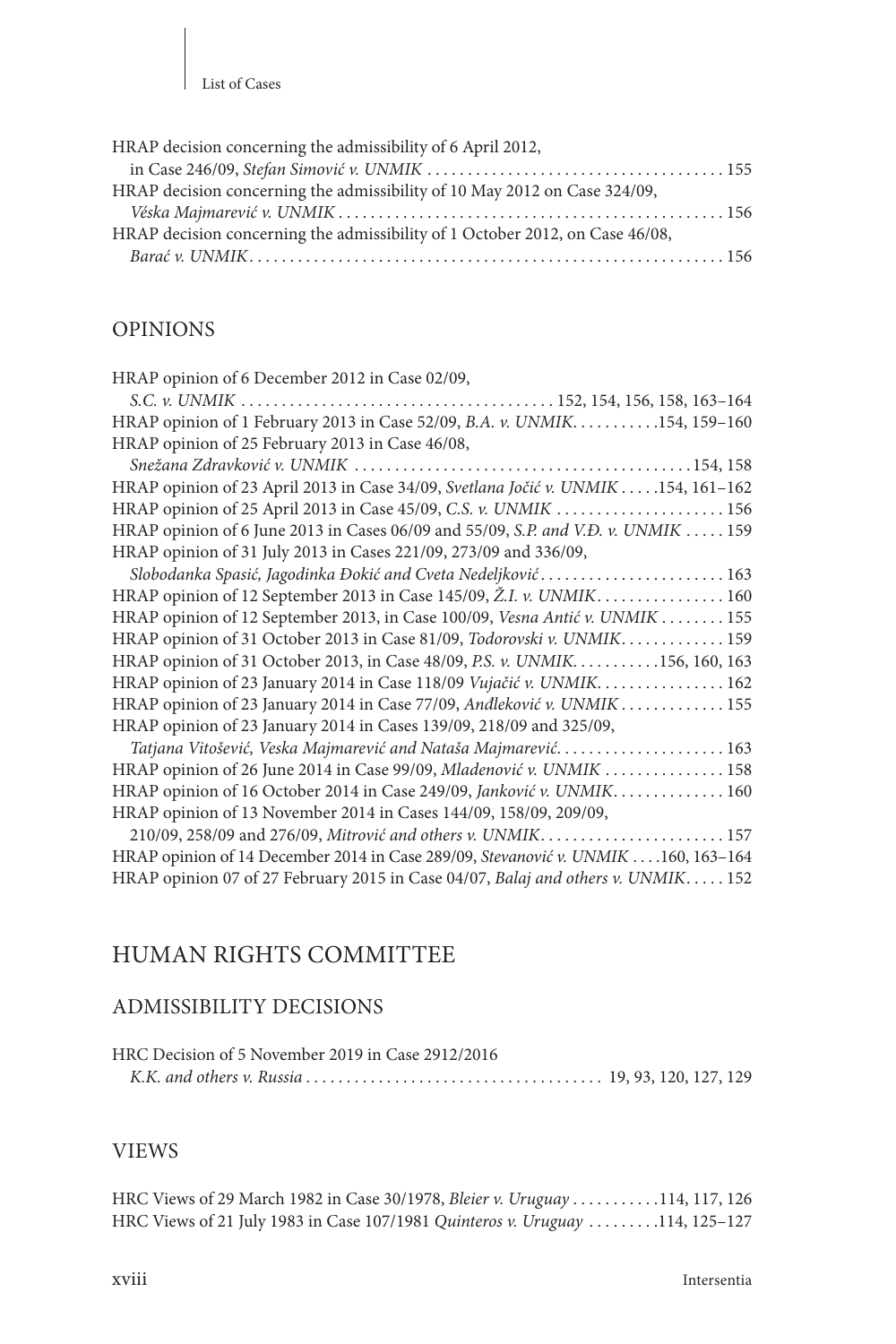| HRC Views of 1 November 1985 in Case 147/1983, Arzuaga Gilboa v. Uruguay113       |
|-----------------------------------------------------------------------------------|
| HRC Views of 3 November 1989 in Case 181/1984 Elcida Arévalo Perez and            |
|                                                                                   |
| HRC Views of 3 November 1989 in Case 268/1987 on H.G.B. and                       |
|                                                                                   |
| HRC Views of 26 March 1990 in Case 275/1988 S.E. v. Argentina  118, 121-122, 125  |
| HRC Views of 23 March 1994 in Case 550/1990 El-Megreisi v. Libya 5, 114           |
| HRC Views of 15 July 1994 in Case 449/1991                                        |
|                                                                                   |
| HRC Views of 3 April 1995 in Case 400/1990 Monaco v. Argentina 127                |
| HRC Views of 19 July 1995 in Case 516/1992 Simunek and others v.                  |
|                                                                                   |
| HRC Views of 27 October 1995 in Case 563/1993 Bautista v. Colombia 128            |
| HRC Views of 25 March 1996 in Case 540/1993                                       |
|                                                                                   |
| HRC Views of 16 July 2003 in Case 950/2000                                        |
|                                                                                   |
| HRC Views of 24 October 2005 in Case 1422/2005,                                   |
|                                                                                   |
| HRC Views of 2 November 2005 in Case 1078/2002 Yurich v. Chile 115, 118-119       |
| HRC Views of 15 March 2006 in Case 1085/2002,                                     |
|                                                                                   |
| HRC Views of 28 March 2006 in Case 1159/2003 Sankara et al. v. Burkina Faso. 120  |
| HRC Views of 30 March 2006 in Case 1196/2003 Boucherf v. Algeria 127              |
| HRC Views of 10 July 2007 in Case 1327/2004 Grioua v. Algeria115-126, 128         |
| HRC Views of 11 July 2007 in Case 1295/2004 El Alwani v. Libya  5, 114-115, 128   |
| HRC Views of 8 July 2008 in Case 1436/2005 Sathasivam v. Sri Lanka 121            |
| HRC Views of 28 October 2008 in Case 1469/2006 Sharma v. Nepal115, 123, 126       |
| HRC Views of 28 July 2009 in Case 1536/2006 Cifuentes Elgueta v. Chile 115, 119   |
| HRC Views of 10 May 2010 in Case 1619/2007 Pestaño v. Philippines 121             |
| HRC Views of 26 July 2010 in 1588/2007 Benaziza v. Algeria 113, 115, 123, 126-128 |
| HRC Views of 20 October 2010 in Case 1776/2008                                    |
|                                                                                   |
| HRC Views of 25 October 2010 in Case 1751/2008, Aboussedra v. Libya  9, 128       |
| HRC Views of 22 March 2011 in Case 1780/2008 Aouabdia v. Algeria; 115             |
| HRC Views of 22 March 2011 in Case 1780/2008 Zarzi v. Algeria 128, 130            |
| HRC Views of 26 March 2012 in Case 1820/2008,                                     |
|                                                                                   |
| HRC Views of 19 June 2012 in Case 1782/2008                                       |
|                                                                                   |
| HRC Views of 19 July 2012 in Case 1863/2009 Dev Bahadur Maharjan v. Nepal  115    |
| HRC Views of 28 March 2013 in Case 1917/2009, 1918/2009, 1925/2009 and            |
| 1953/2010 Fatima Prutina and others v. Bosnia and Herzegovina 120, 122, 129-130   |
| HRC Views of 18 October 2013 in Case 1874/2009 Mihoubi v. Algeria 130             |
| HRC Views of 21 March 2014 in Case 1997/2010 Rizvanovic v. Bosnia and             |
|                                                                                   |
| HRC Views of 16 July 2014 in Case 1956/2010 Durić v. Bosnia and                   |
|                                                                                   |
| HRC Views of 17 July 2014 in Case 2003/2010 Selimović and others v.               |
|                                                                                   |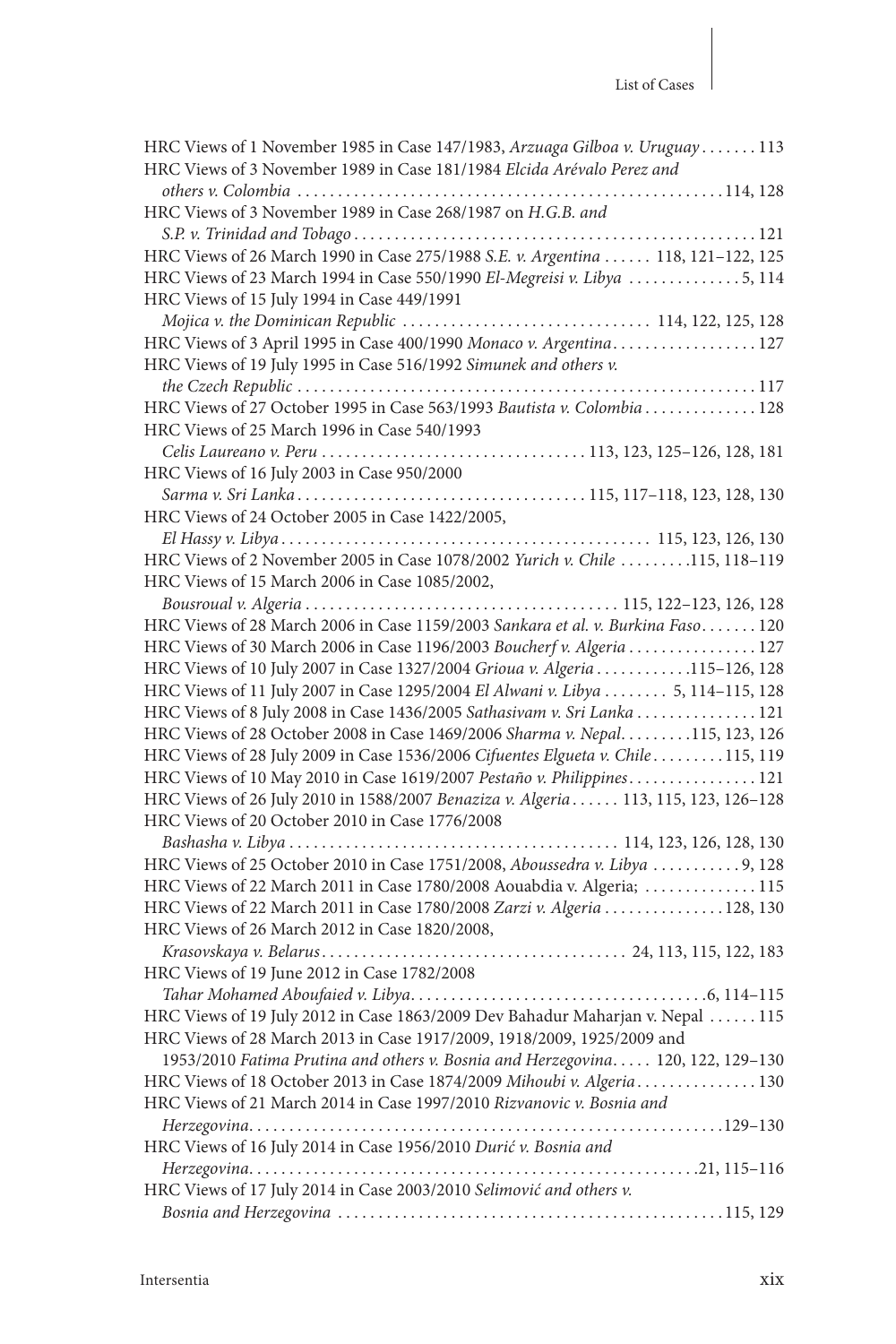| HRC Views of 30 March 2015 in Case 2028/2011 Ičić and Ičić v.                    |
|----------------------------------------------------------------------------------|
|                                                                                  |
|                                                                                  |
| HRC Views of 22 July 2015 in Case 2143/2012 Dovadzija and Dovdzija v.            |
|                                                                                  |
| HRC Views of 5 November 2015 in Case 2064/2011 Mandić v.                         |
|                                                                                  |
| HRC Views of 5 November 2015 in Case 2214/2012 Tshidika v.                       |
|                                                                                  |
| HRC Views of 10 March 2017 in Case 2184/2012 Nakarmi v. Nepal  115               |
| HRC Views of 17 March 2017 in Case 2185/2012 Dhalak et al. v. Nepal115           |
| HRC Views of 17 March 2017 in Case 2586/2015 Zakharenko and                      |
|                                                                                  |
| HRC Views of 17 March 2017 on Case 2259/2013 Boathi v. Algeria  124              |
| HRC Views of 21 July 2017 in Case 2170/2012 Neupane and Neupane v. Nepal124, 131 |
| HRC Views of 28 July 2017 on Case 2267/2013 Khelifati v. Algeria  124            |

#### COMMITTEE ON ENFORCED DISAPPEARANCES

CED Views of 11 March 2016 in Case 1/2013 *Yrusta v. Argentina* . . . . . . . . . . . . . 6 , 182 , 215

### HUMAN RIGHTS CHAMBER FOR BOSNIA AND HERZEGOVINA

#### ADMISSIBILITY DECISIONS

| HRCBiH decision concerning admissibility of 13 September 1996 in Case CH/96/1, |
|--------------------------------------------------------------------------------|
|                                                                                |
| HRCBiH decision concerning the admissibility of 10 September 1998              |
|                                                                                |
| HRCBiH decision concerning the admissibility of 5 July 2000                    |
| in Case CH/00/4033 Ilija Simaković v. Bosnia and Herzegovina and               |
|                                                                                |
| HRCBiH decision concerning the admissibility of 12 October 2000 in             |
| Case CH/00/4820, Mile Čajević v. Bosnia and Herzegovina and the Federation     |
|                                                                                |

#### DECISIONS

| HRCBiH decision of 11 July 1997 in Case CH/96/1, Matanović v. |  |
|---------------------------------------------------------------|--|
|                                                               |  |
| HRCBiH decision of 5 August 1997 in Case CH/96/15, Grgić v.   |  |
|                                                               |  |
| HRCBiH decision of 11 January 2001 in Case CH/99/3196,        |  |
|                                                               |  |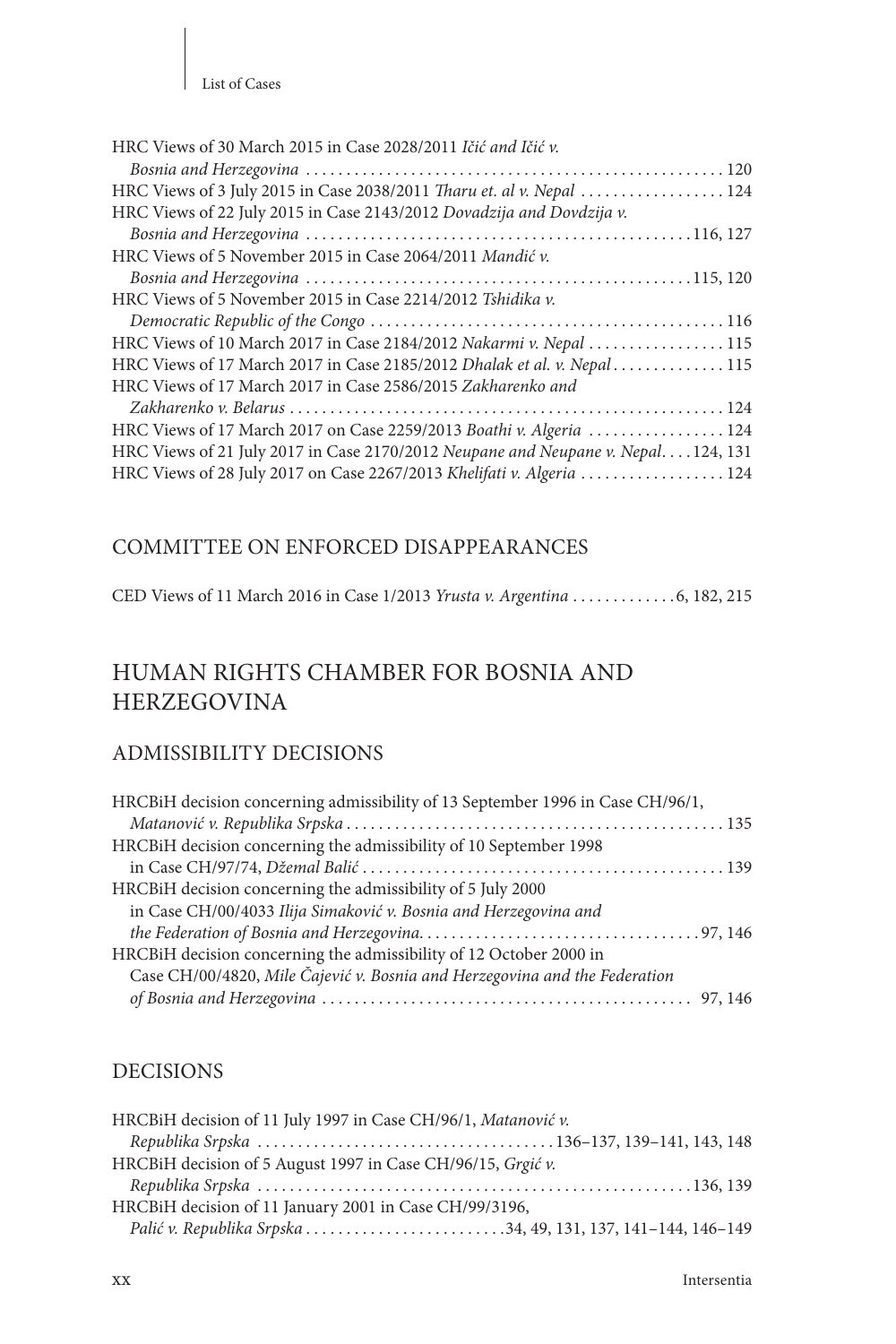| HRCBiH decision of 9 November 2001 in Case CH/99/2150,                                |
|---------------------------------------------------------------------------------------|
| Unković v. the Federation of Bosnia and Herzegovina 145                               |
| HRCBiH decision concerning the revision of the decision of 10 May 2002 in Case        |
| CH/99/2150, Unković v. Federation of Bosnia and Herzegovina  139, 142, 144, 146       |
| HRCBiH decision of 7 March 2003 in Cases CH/01/8365, CH/01/8397, CH/01/8398,          |
| CH/01/8399, CH/01/8410, CH/01/8411, CH/01/8412, CH/01/8414, CH/01/8428,               |
| CH/01/8484, CH/01/8487, CH/01/8521, CH/02/8842, CH/02/8927, CH/02/9357,               |
| CH/02/9375, CH/02/9385, CH/02/9390, CH/02/9403, CH/02/9427, CH/02/9431,               |
| CH/02/9433, CH/02/9470, CH/02/9484, CH/02/9485, CH/02/9486, CH/02/9487,               |
| CH/02/9505, CH/02/9506, CH/02/9507, CH/02/9508, CH/02/9513, CH/02/9514,               |
| CH/02/9515, CH/02/9528, CH/02/9529, CH/02/9530, CH/02/9532, CH/02/9542,               |
| CH/02/9546, CH/02/9547, CH/02/9548, CH/02/9549, CH/02/9550, CH/02/9552,               |
| CH/02/9553, CH/02/9594, CH/02/9595 and CH/02/9596, Selimović and others v.            |
| Republika Srpska 135, 138-139, 145-146, 148, 170                                      |
| HRCBiH decision of 4 July 2003 in Case CH/98/668, Ćebić v. Bosnia and Herzegovina and |
| the Federation of Bosnia and Herzegovina 142, 146-147, 149                            |
| HRCBiH decision of 7 November 2003 in Case CH/02/10074, Popović v. the Federation of  |
|                                                                                       |
| HRCBiH decision of 7 November 2003 in Cases CH/01/8569, CH/02/9613, CH/02/11195       |
| and CH/02/11391, Pašović and others v. the Federation of Bosnia and Herzegovina 147   |
| HRCBiH decision of 5 December 2003 in Case CH/02/9180, Jovanović v. Federation of     |
|                                                                                       |
| HRCBiH decision of 5 December 2003 in Cases CH/02/8879, CH/02/8880, CH/02/8881,       |
| CH/02/8882, CH/02/8883, CH/02/9384 and CH/02/9386, Smajić and others v.               |
|                                                                                       |
| HRCBiH decision of 22 December 2003 in Cases CH/02/10235, CH/02/11582,                |
| CH/02/11608, CH/02/12070, CH/02/12565, CH/02/12655, CH/02/12749,                      |
| CH/03/13152 and CH/03/13204, Mujić and others v. Republika Srpska 148, 207            |
| HRCBiH decision of 22 December 2003 in Cases CH/02/12551, CH/02/12552,                |
| CH/02/12553, CH/02/12554, CH/02/12555, CH/02/12556, CH/02/12557, CH/02/12558,         |
| CH/02/12559, CH/02/12560, CH/02/12561, CH/02/12562 and CH/02/12563,                   |
| Husković and others v. the Federation of Bosnia and Herzegovina 148, 207              |
| HRCBiH decision of 22 December 2003 in Cases CH/02/9358, CH/02/10431,                 |
| CH/02/10432, CH/02/10433, CH/02/11210, CH/02/11442, CH/02/11566 and                   |
|                                                                                       |
| HRCBiH decision of 22 December 2003 in Cases CH/02/9851, CH/02/10458,                 |
| CH/02/10459, CH/02/10460, CH/02/10461, CH/02/10462, CH/02/10463,                      |
| CH/02/10464, CH/02/11032 and CH/02/11246, M.C.                                        |
|                                                                                       |

#### INTER-AMERICAN COURT OF HUMAN RIGHTS

| IACtHR Judgment (Reparations and Costs) of 19 September 1996 in Case        |  |
|-----------------------------------------------------------------------------|--|
|                                                                             |  |
| IACtHR Judgment of 24 January 1998 in Blake v. Guatemala, Ser. C, No. 48 88 |  |
| IACtHR Judgment of 29 July 1998 in Velásquez Rodríguez v. Honduras  76, 81  |  |
| IACtHR Judgment of 7 August 2004 in Tibi v. Ecuador Ser. C, No. 114. 172    |  |
| IACtHR Judgment of 31 August 2011 in Contreras and others v. El Salvador,   |  |
|                                                                             |  |